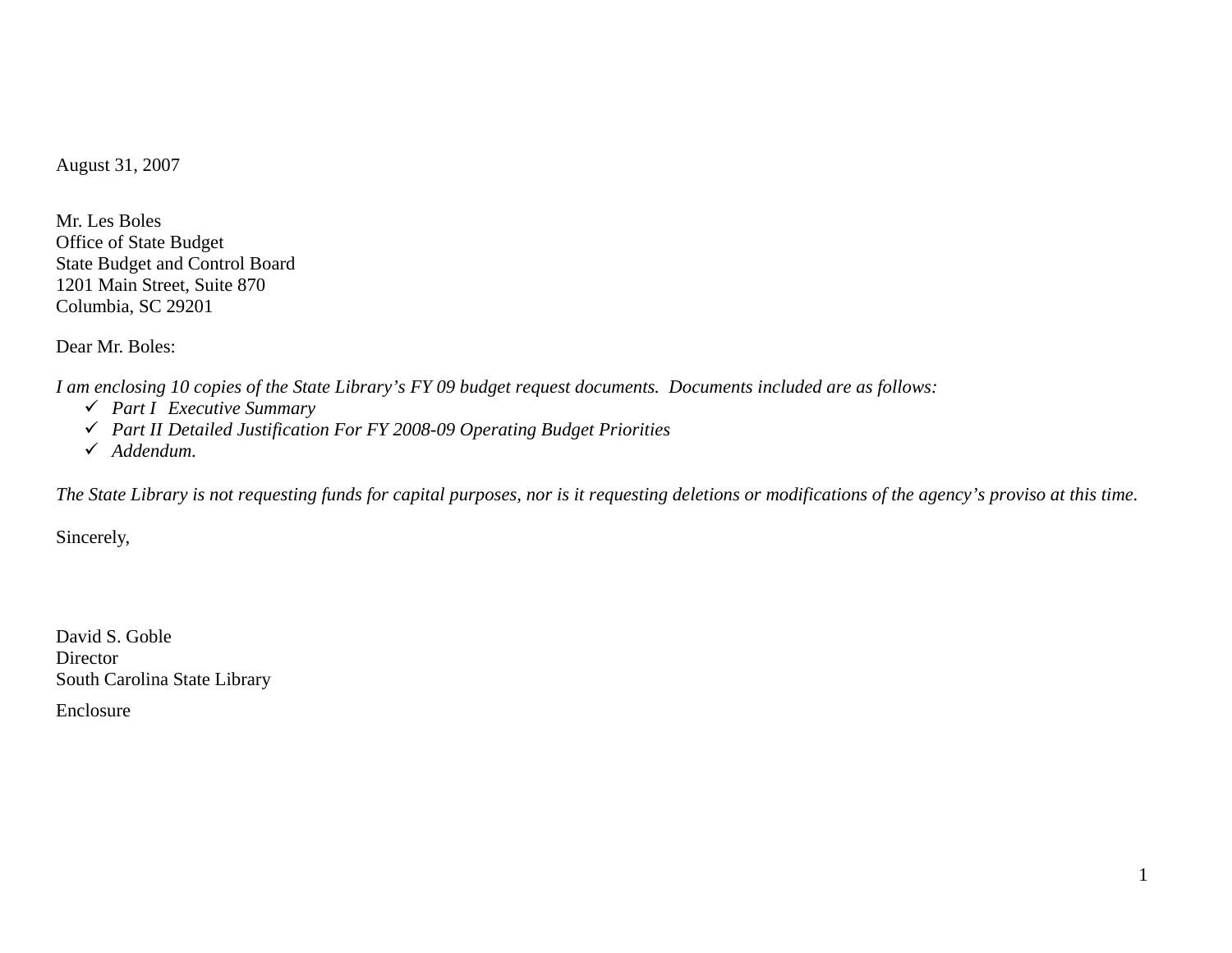## **FISCAL YEAR 2008-09 BUDGET PLAN**

# **I. EXECUTIVE SUMMARY**

- A. Agency Section/Code/Name: Section 29/H87/State Library
- B. **Statewide Mission**: **The mission of the State Library is to optimize South Carolina's investment in library and information services.** This is accomplished by:
	- Collaborating with other information, cultural and governmental institutions for the sharing of resources,
	- **Providing superior library services to South Carolina's state government personnel, the General Assembly, other elected officials** and to its citizens with blindness and other disabilities,
	- Advocating for innovation and learning through the development of the state's public library services, and
	- Providing equal access to quality information for all South Carolinians through development of innovative statewide electronic information service initiatives and expansion of the statewide library network.
- *C.* **Summary Description of Strategic or Long-Term Goals**: *(See SC State Library, Accountability Report, FY 2006-2007, Section I Executive Summary, I.3, Key Strategic Goals for Present and Future Years)*

The SC State Library is currently at the mid-point of its development of a new strategic plan for the agency. Since June 2007, the agency has been led by through this process by the University of South Carolina's Institute for Public Service and Policy Research. Alignment of the agency's budget plan with its goals and action plans has been a main focus. The agency has completed both an internal and external assessment of its operations. *(See Accountability Report, FY 2006-2007, Section I – Executive Summary, I.4, Opportunities and Barriers…)*  As a result, organizational effectiveness, technology, statewide library development and expansion of services are some of the key strategic issues identified to date. To this end, the key strategic goals and objectives that are the focus of the agency's FY 2008-2009 Budget Plan are:

(1) Meet the information and library services requirements and expectations of key customers.

- Strengthen and enhance DISCUS South Carolina's Virtual Library-DISCUS.
- Provide staffing and operational support necessary to continue and expand the statewide Talking Book Services program (for South Carolinians with blindness and other qualifying disabilities).
- Support state government with the best possible decision support services through the provision of relevant resources with high quality reference and research services.
- Upgrade SC State Library technology resources and infrastructure.

 (2)Enhance statewide delivery of information services through effective collaboration and cooperation with key stakeholders and other entities focusing on education, learning and library development.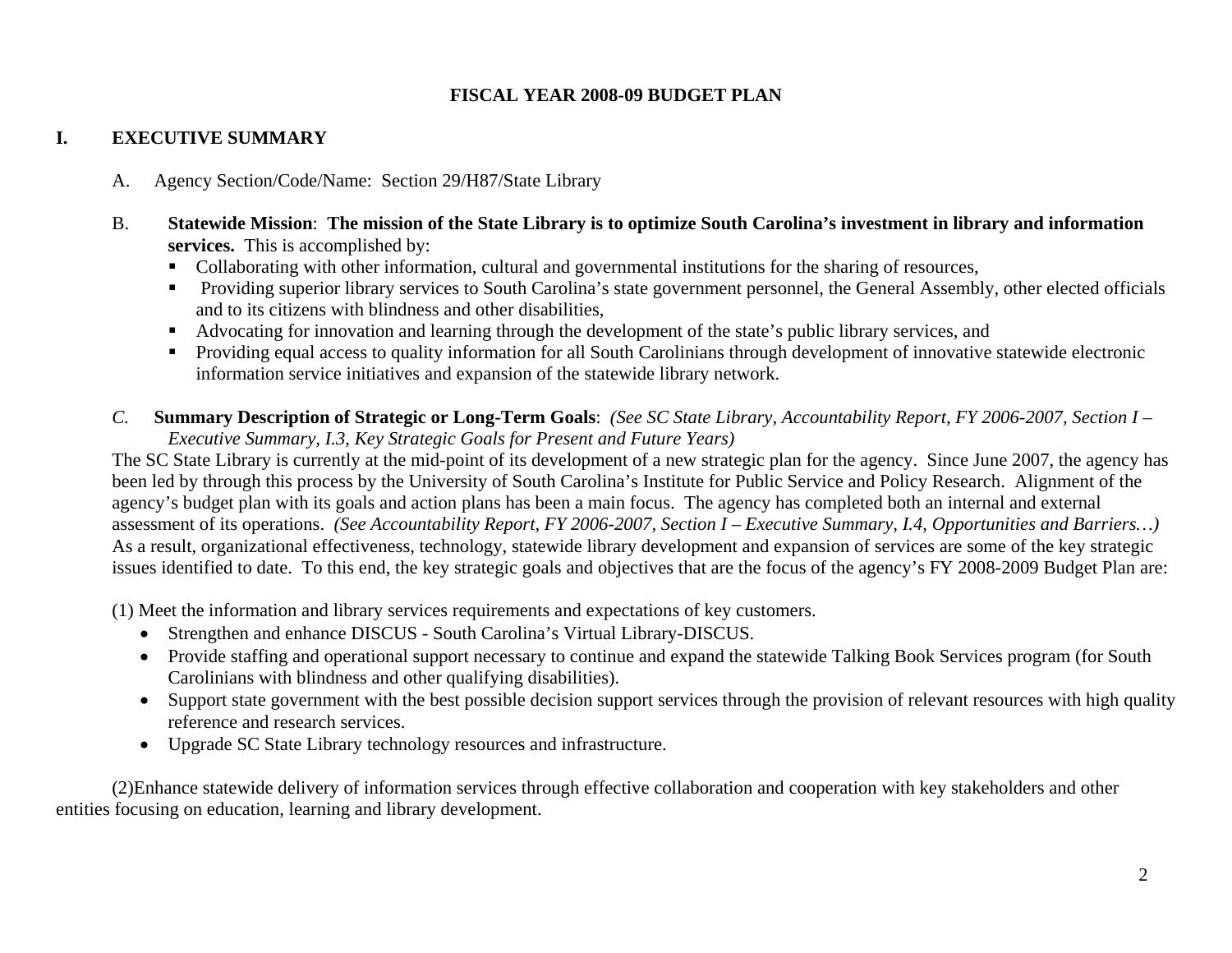- Enhance the ability of South Carolina students, parents, teachers, and librarians (K-12) to access quality electronic information resources and services and support the state's goal for improved learning among students of all ages and levels.
- Facilitate innovation for and effective governance of all libraries, but specifically public libraries through the effective management of available Library Services and Technology Act (LSTA) funding, State Aid and other state funding allocated for public library development.
- Reorganize the State Library for organizational effectiveness that enhances service delivery to key customers and that optimizes South Carolina's investment in libraries and statewide information services.

(3)Enhance the ability of libraries (School, Public, Technical College, four-year academic) to positively impact economic development.

- Lead a statewide project to enhance the sharing of existing resources among all libraries and reduce redundancies.
- Lead a statewide project to study building needs in light of demographic and technological developments.
- Revise standards for public libraries to ensure innovation, staffing of the state's libraries with qualified professional and support staffs, and enhanced information and library services to citizens.

*Note: See the agency's FY 2006-2007 Accountability Report (Section III, Category 7, Results) for key business results for all major SC State Library programs and services, including DISCUS, Information Technology Services, Library Development, Information Services and TBS. The State Library's Accountability Reports are posted on its website at http://www.statelibrary.sc.gov/publications/task,cat\_view/gid,209/.* 

|          | <b>Summary of Operating Budget</b>     |                   | <b>FUNDING</b>   |            |              |              |              | <b>FTEs</b> |              |              |  |
|----------|----------------------------------------|-------------------|------------------|------------|--------------|--------------|--------------|-------------|--------------|--------------|--|
|          | <b>Priorities for FY 2008-09:</b>      | <b>State Non-</b> | <b>State</b>     |            |              |              |              |             |              |              |  |
|          |                                        | <b>Recurring</b>  | <b>Recurring</b> | Federal    | <b>Other</b> | <b>Total</b> | <b>State</b> | Fed.        | <b>Other</b> | <b>Total</b> |  |
| Priority | Title: State Funded                    |                   | 206,000          | $-206,000$ | $\Omega$     | 0            | 60           | -60         |              | $0.00\,$     |  |
| No.1     | <b>Support for Talking</b>             |                   |                  |            |              |              |              |             |              |              |  |
|          | <b>Books Services</b>                  |                   |                  |            |              |              |              |             |              |              |  |
|          | (TBS)                                  |                   |                  |            |              |              |              |             |              |              |  |
|          | Strategic Goal No. Referenced in       |                   |                  |            |              |              |              |             |              |              |  |
|          | <u>Item C Above (if applicable): 1</u> |                   |                  |            |              |              |              |             |              |              |  |
|          | <b>Activity Number &amp; Name:</b>     |                   |                  |            |              |              |              |             |              |              |  |
| 868/TBS  |                                        |                   |                  |            |              |              |              |             |              |              |  |
| Priority | <b>Title: DISCUS</b>                   |                   | 500,000          | 0          | $\Omega$     | \$500,000    |              | $\theta$    |              | 0.00         |  |
| No. : 2  | Content                                |                   |                  |            |              |              |              |             |              |              |  |
|          | Enhancement                            |                   |                  |            |              |              |              |             |              |              |  |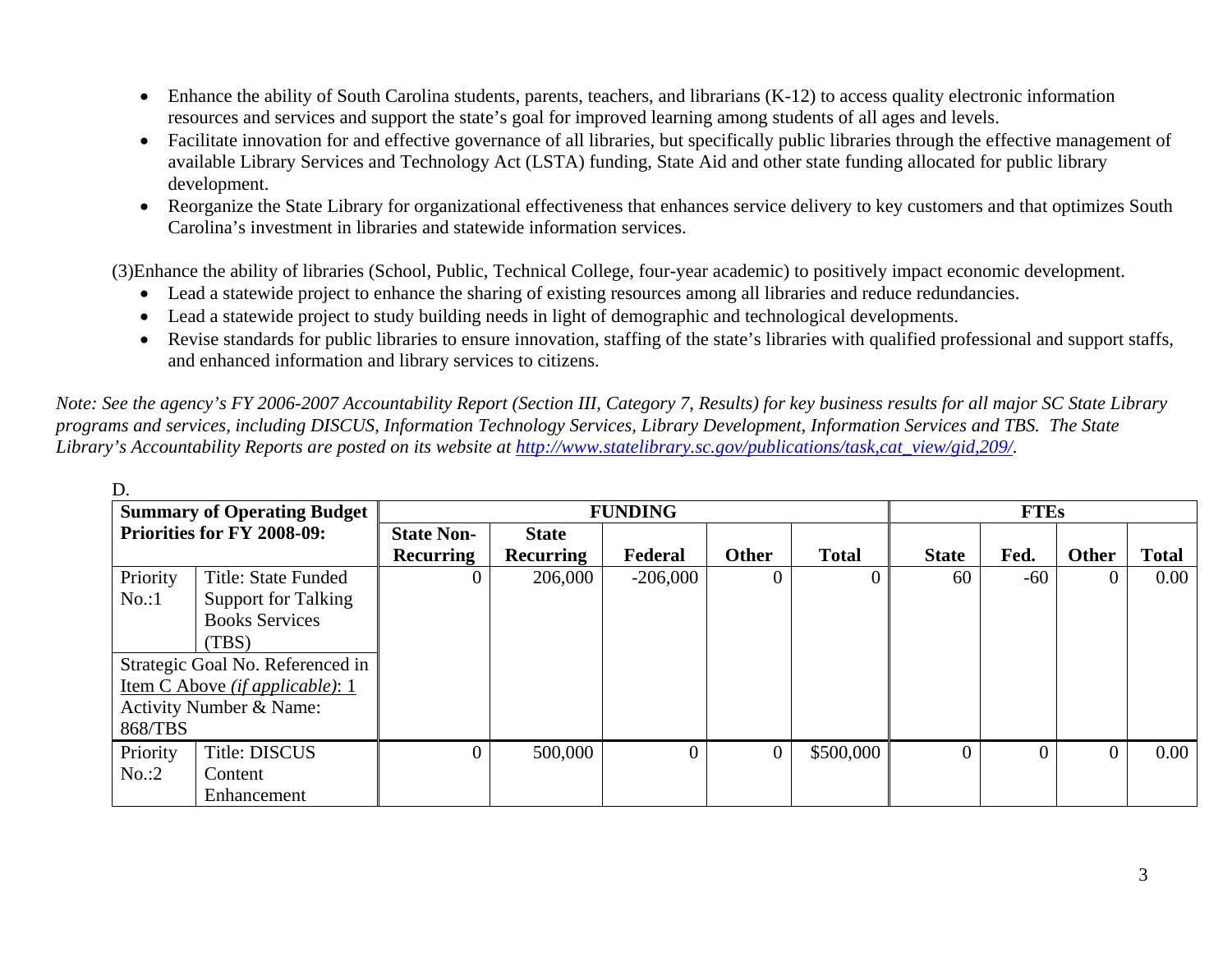|                         | <b>Summary of Operating Budget</b>     |                   |                  | <b>FUNDING</b><br><b>FTEs</b> |                |              |              |                |          |              |
|-------------------------|----------------------------------------|-------------------|------------------|-------------------------------|----------------|--------------|--------------|----------------|----------|--------------|
|                         | Priorities for FY 2008-09:             | <b>State Non-</b> | <b>State</b>     |                               |                |              |              |                |          |              |
|                         |                                        | <b>Recurring</b>  | <b>Recurring</b> | Federal                       | <b>Other</b>   | <b>Total</b> | <b>State</b> | Fed.           | Other    | <b>Total</b> |
|                         | Strategic Goal No. Referenced in       |                   |                  |                               |                |              |              |                |          |              |
|                         | Item C Above (if applicable): 1        |                   |                  |                               |                |              |              |                |          |              |
| Activity Number &       |                                        |                   |                  |                               |                |              |              |                |          |              |
|                         | Name:870/DISCUS                        |                   |                  |                               |                |              |              |                |          |              |
| Priority                | Title: Upgrade State                   | 75,000            | $\Omega$         | $\overline{0}$                | $\overline{0}$ | \$75,000     | $\theta$     | $\overline{0}$ | $\Omega$ | 0.00         |
| No. : 3                 | Library Technology                     |                   |                  |                               |                |              |              |                |          |              |
|                         | Resources                              |                   |                  |                               |                |              |              |                |          |              |
|                         | Strategic Goal No. Referenced in       |                   |                  |                               |                |              |              |                |          |              |
|                         | <u>Item C Above (if applicable): 2</u> |                   |                  |                               |                |              |              |                |          |              |
|                         | Activity Number & Name:                |                   |                  |                               |                |              |              |                |          |              |
|                         | 869/Information Technology             |                   |                  |                               |                |              |              |                |          |              |
| Services                |                                        |                   |                  |                               |                |              |              |                |          |              |
| Priority                | Title: Energy                          |                   | 100,000          |                               |                | \$100,000    |              |                |          |              |
| No. : 4                 | Surcharge                              |                   |                  |                               |                |              |              |                |          |              |
|                         | Strategic Goal No. Referenced in       |                   |                  |                               |                |              |              |                |          |              |
|                         | <u>Item C Above (if applicable):</u>   |                   |                  |                               |                |              |              |                |          |              |
|                         | Activity Number & Name: NEW            |                   |                  |                               |                |              |              |                |          |              |
| Priority                | Title: Aid to County                   |                   | \$951,890        |                               |                | \$951,890    |              |                |          |              |
| No. 5                   | Libraries                              |                   |                  |                               |                |              |              |                |          |              |
|                         | Strategic Goal No. Referenced in       |                   |                  |                               |                |              |              |                |          |              |
|                         | Item C Above (if applicable): 2        |                   |                  |                               |                |              |              |                |          |              |
|                         | Activity Number & Name:                |                   |                  |                               |                |              |              |                |          |              |
|                         | 875/Pass Through: Aid to               |                   |                  |                               |                |              |              |                |          |              |
| <b>County Libraries</b> |                                        |                   |                  |                               |                |              |              |                |          |              |
| Priority                | <b>Title: Lottery</b>                  | 2,300,000         |                  |                               |                | 2,300,000    |              |                |          |              |
| No. $6$                 | <b>Technology Funds</b>                |                   |                  |                               |                |              |              |                |          |              |
|                         | for SC's Public                        |                   |                  |                               |                |              |              |                |          |              |
|                         | Libraries: Pass                        |                   |                  |                               |                |              |              |                |          |              |
|                         | Through Aid                            |                   |                  |                               |                |              |              |                |          |              |
|                         |                                        |                   |                  |                               |                |              |              |                |          |              |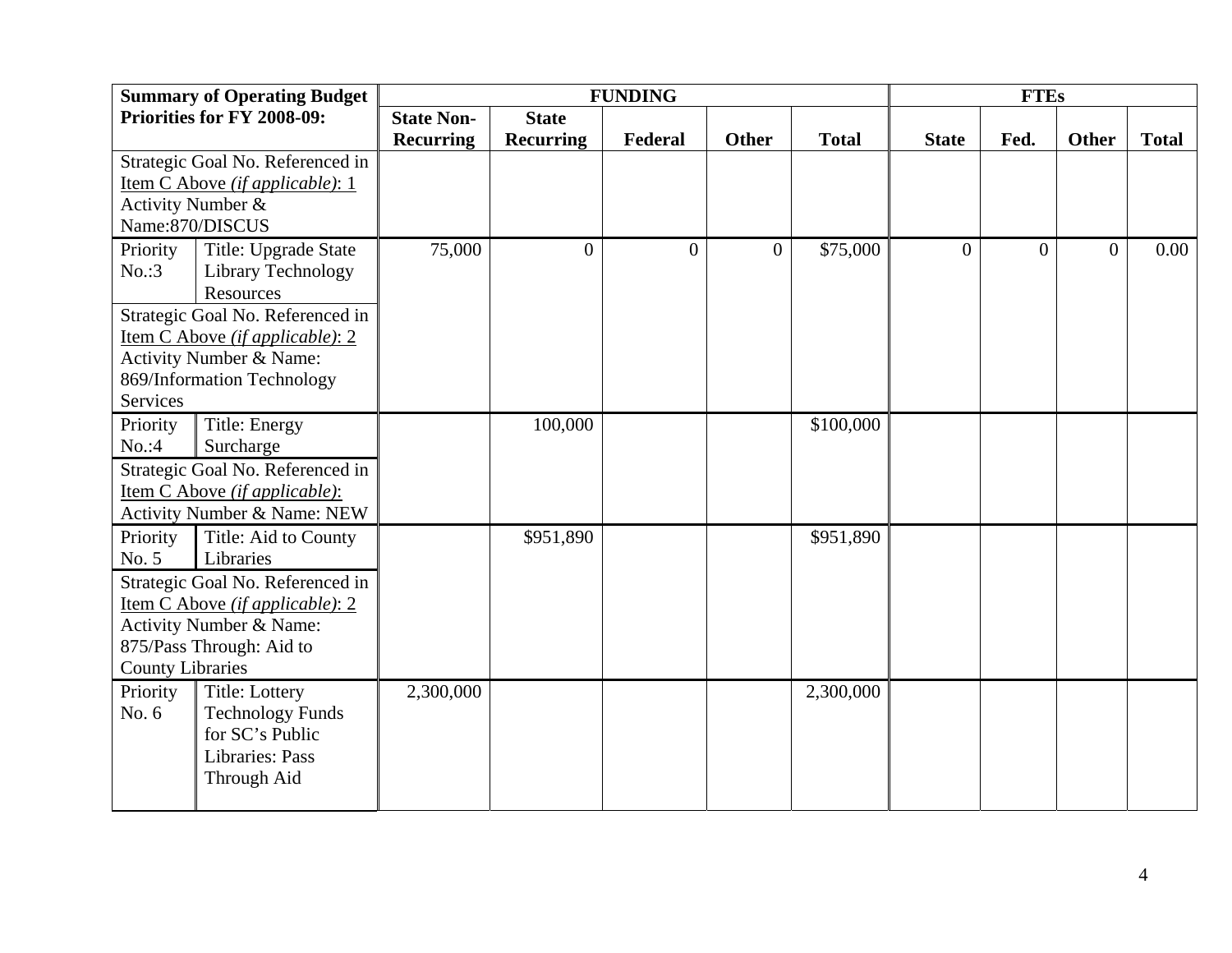| <b>Summary of Operating Budget</b>      |                   | <b>FUNDING</b>   |               |              |              |              | <b>FTEs</b> |              |              |  |
|-----------------------------------------|-------------------|------------------|---------------|--------------|--------------|--------------|-------------|--------------|--------------|--|
| <b>Priorities for FY 2008-09:</b>       | <b>State Non-</b> | <b>State</b>     |               |              |              |              |             |              |              |  |
|                                         | <b>Recurring</b>  | <b>Recurring</b> | Federal       | Other        | <b>Total</b> | <b>State</b> | Fed.        | <b>Other</b> | <b>Total</b> |  |
| Strategic Goal No. Referenced in        |                   |                  |               |              |              |              |             |              |              |  |
| Item C Above <i>(if applicable)</i> : 2 |                   |                  |               |              |              |              |             |              |              |  |
| <b>Activity Number &amp; Name: NEW</b>  |                   |                  |               |              |              |              |             |              |              |  |
|                                         |                   |                  |               |              |              |              |             |              |              |  |
|                                         |                   |                  |               |              |              |              |             |              |              |  |
|                                         |                   |                  |               |              |              |              |             |              |              |  |
| TOTAL OF ALL PRIORITIES                 | \$2,375,000       | \$1,757,890      | $-$ \$206,000 | $\mathbb{S}$ | 3,926,890    | 0.00         | 0.00        | 0.00         | $0.00\,$     |  |

 E.Agency Recurring Base Appropriation:

| State<br>- S          | 14,093,038 |
|-----------------------|------------|
| Federal <sub>\$</sub> | 2,462,858  |
| Other \$              | 130,000    |

F. Efficiency Measures: Less than 3% of the agency's budget goes to operating expenses. With this amount, supplemented by federal LSTA dollars for qualifying programs and services, the State Library has managed over time to maintain traditional services and provide enhanced services to state government, libraries and the citizens of the state. Were it not for the agency's ability to properly leverage LSTA dollars, many of the customer service improvements the agency has realized over the years would not have been possible.

The remaining balance of state appropriated funds breakout as follows:

- 64% State Aid to public libraries
- 7% Rents paid to the Office of General Services
- 16% DISCUS Databases
- 10% Salaries and fringe

The State Library is under new leadership and will be developing output/outcome-based measures to demonstrate effective management of financial and human resources. Currently the library seeks to employ each dollar in ways that will effectively achieve its mission. The agency has three FTE vacancies that cannot be filled under the current state funding scenario.

Federal guidelines regulating LSTA dollars allow states to fund only programs and services that can be categorized within the law's six federal purposes. Nevertheless, and in accordance with these stringent regulations, the agency has successfully allocated federal funds to provide for 22 FTE positions within essential, high priority activity areas such as the Talking Book Services program.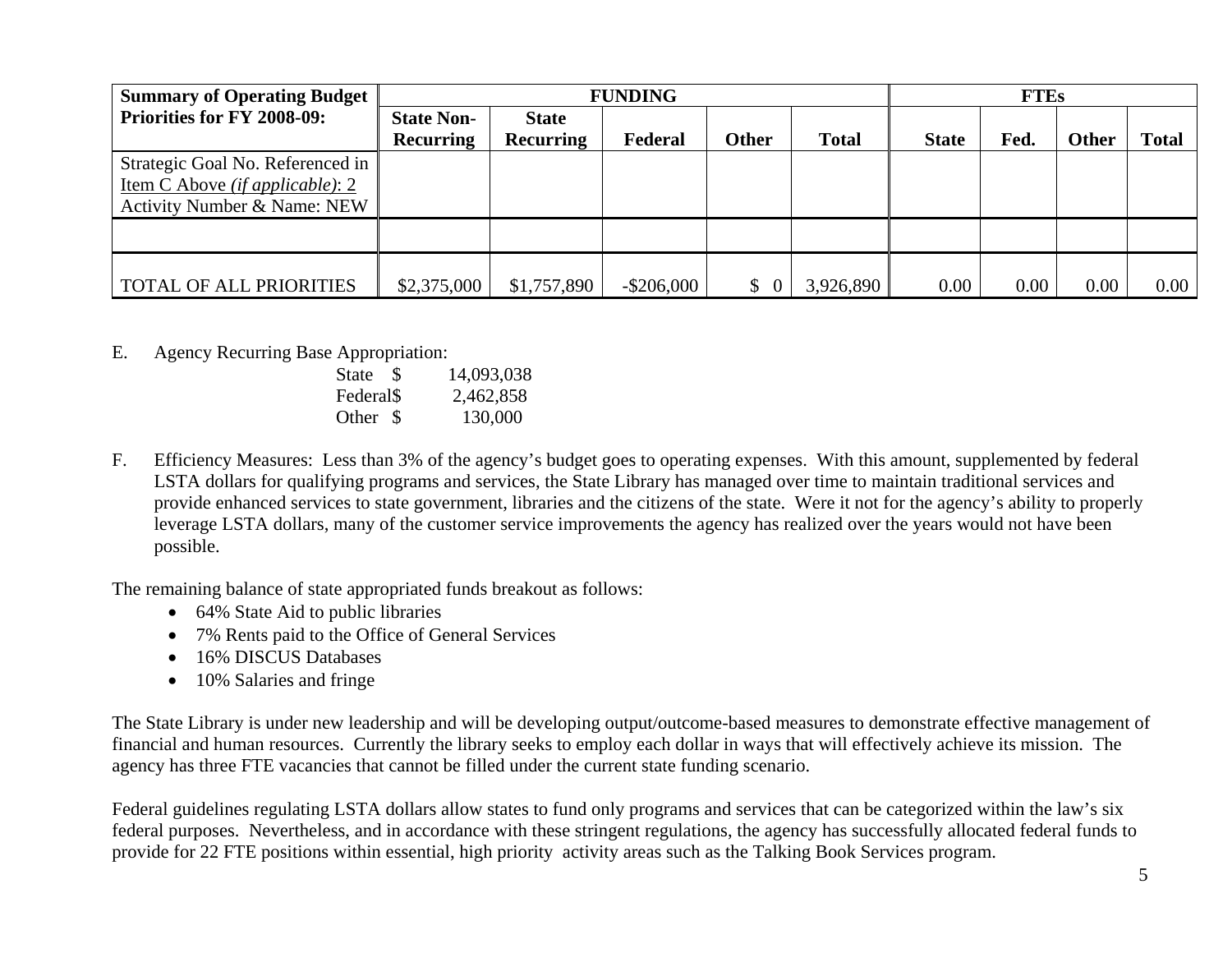*FY 2006-2007 performance levels for mission accomplishment and organizational effectiveness are documented in Section III, Category 7, 7.1 of the agency's Accountability Report; performance levels for the key measures of financial performance are documented in item 7.3 of the same section and human resources results are item 7.4.* 

|               | <b>Summary of Capital Budget Priorities:</b>        |                          | <b>Additional</b><br><b>State Funds</b> | <b>Previously</b><br><b>Authorized State</b><br><b>Funds</b> | <b>Total Other</b><br><b>Fund</b><br><b>Sources</b> | Project<br><b>Total</b>         |
|---------------|-----------------------------------------------------|--------------------------|-----------------------------------------|--------------------------------------------------------------|-----------------------------------------------------|---------------------------------|
| Priority No.: | Project Name:<br><b>Activity Number &amp; Name:</b> | Project No <sup>*:</sup> |                                         |                                                              |                                                     | $\updownarrow$ 0                |
| Priority No.: | Project Name:<br>Activity Number & Name:            | Project No*:             |                                         |                                                              |                                                     | $\begin{matrix} 0 \end{matrix}$ |
| Priority No.: | Project Name:<br>Activity Number & Name:            | Project No*:             |                                         |                                                              |                                                     | $\begin{matrix} 0 \end{matrix}$ |
|               | TOTAL OF ALL CAPITAL BUDGET PRIORITIES              |                          | $\begin{matrix} 0 \end{matrix}$         | $\frac{1}{2}$                                                | $\mathbb{S}$<br>$\overline{0}$                      | $\uparrow$ 0                    |

\* If applicable

- H. Number of Proviso Changes: 0
- I. Signature/Agency Contacts/Telephone Numbers:

734-8656 734-8667

David S. Goble **Retta R. Yandle** Director Director Director of Finance & Business Operations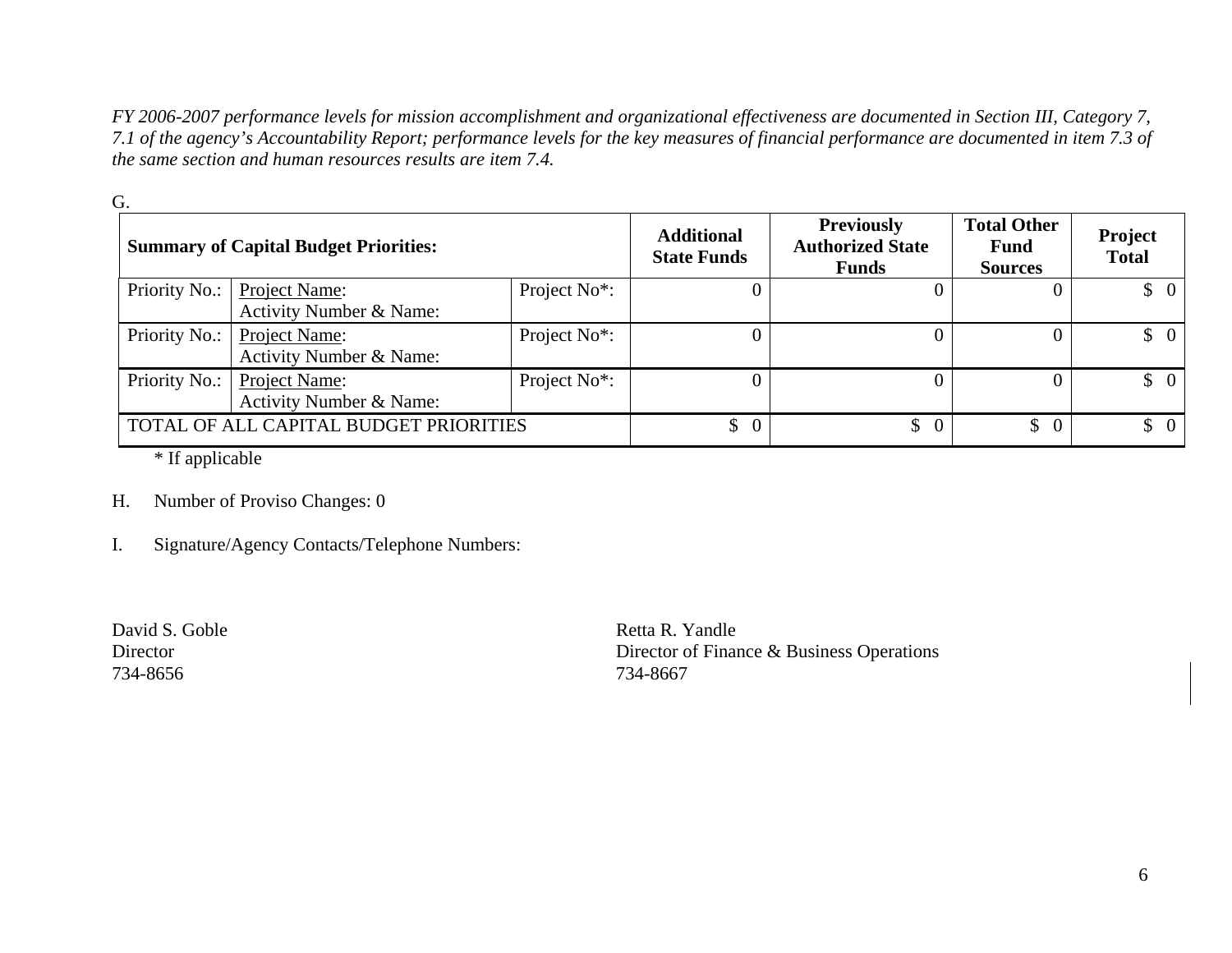# **II. DETAILED JUSTIFICATION FOR FY 2008-09 OPERATING BUDGET PRIORITIES**

- A. Agency Section/Code/Name: **Section 29/H87/State Library**
- B. **Priority No. \_\_1 of \_6**\_
- C. (1) Title**:** State Funded Support for Talking Books Services (TBS)

(2) Summary Description: **To continue the existing level of staffing for Talking Book Services (TBS) support staff and for its existing reader advisory/customer services staff by returning to state funded support for staffing of this essential statewide service.** Products/Services provided: Recorded, Braille and large print materials; specialized playback equipment; statewide access to online catalog of available resources; lending services/interlibrary loan services; personalized readers' advisory and reference service; disability service referrals; accessible public computer workstations; accessible website; in-house recording program for production of books by SC authors and about SC. Clients: Eligible South Carolinians of all ages unable to use standard print due to blindness, reading disabilities (e.g., dyslexia), visual impairments or temporary and permanent conditions that make holding books or turning pages difficult or impossible. Total registered customers as of 6/30/07: 8,777. This is a statewide service. (SC Code of Laws, Section 60-1- 120).

(3) Strategic Goal/Action Plan *(if applicable):* (1) Meet the information and library services requirements and expectations of key customers.

- D. Budget Program Number and Name: 15 00 00 00/Talking Book Services
- E. Agency Activity Number and Name: 868/Talking Book Services.
- F. Detailed Justification for Funding

(1) Justification for Funding Increase: The South Carolina State Library is a member the National Library Service for the Blind and Physically Handicapped (NLS), Library of Congress nationwide network of cooperating libraries. The network is made up of 57 regional and 74 subregional libraries throughout the US. Within this network, the South Carolina State Library's TBS department functions as the state's regional library. The NLS program is funded annually by Congress. About 80% of the NLS annual appropriation is expended on books, equipment, and related materials that are distributed to its cooperating network of regional and subregional libraries. **Regional and subregional libraries are expected to fund, from state and other sources, staffing, facilities and other related support services.** Currently, no state funds are being provided for staffing any portion of the TBS program. The agency's total reliance on federal funding for staffing this vital program is a precarious situation that requires remedy. When state funding is appropriated, federal funds currently being used will be redistributed to offer additional LSTA sub-grant funding to the state's small and medium sized libraries—most of which are located in rural areas of the state. The funding requested for this program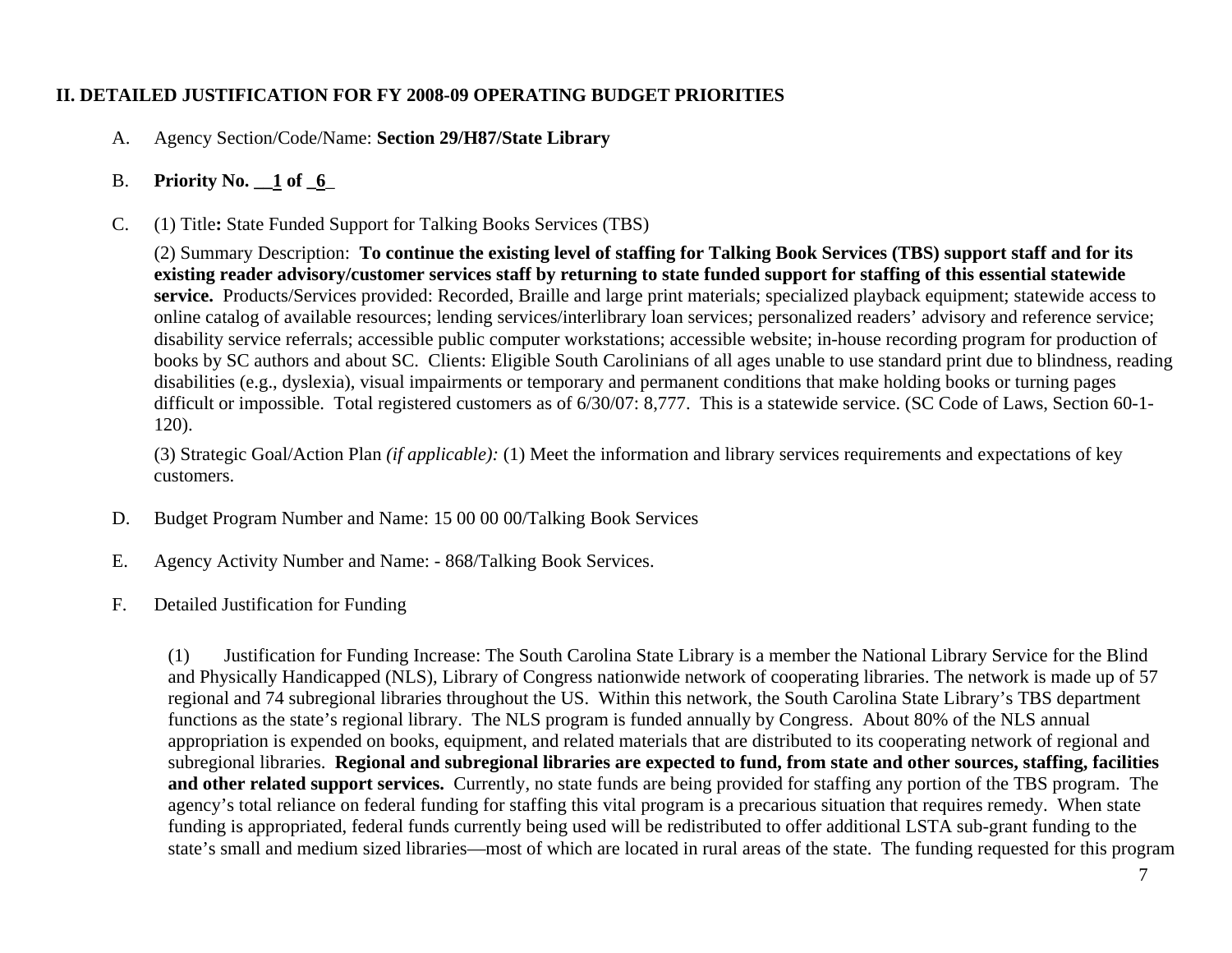would ensure that the State Library is able to **continue its existing level of staffing** for Talking Book Services (TBS) support staff and for its existing reader advisory/customer services staff.

**The work of the TBS support staff is essential for program excellence and maintaining existing staffing levels is crucial**. The program's service to customers is dependent on the processing of materials (recordings, large print books, playback equipment and other items) for circulation/delivery through the US mail to customers. **Currently the program is operating below the required minimum technical/support staffing level recommended for an individual NLS network library.** For FY 2007 TBS mail clerks processed 281,319 items for loan to 8,777 registered users of the program. By the numbers, TBS mail clerks, with assistance from other TBS staff, accomplished the following to provide materials to customers during FY 2007:

- **Cassette magazines duplicated = 3,642 (304 per month)**
- **Cassette magazines sent to customers = 9,680 (807 per month)**
- **Cassette books returned from customers and checked in daily = 264,190 (22,015 per month/736 per day)**
- **Number of returned cassette books inspected daily = 224,960 (18,746 per month/625 per day)**
- **Cassette books duplicated (to meet patron "on demand" request for titles) = 1,347(average of 112 per month); Cassette books duplicated to replace damaged copies or to fill in collection gaps = 1,977; Total cassette books duplicated = 3,324**
- **Cassette books repaired = 1,066**
- **Reading materials (recorded and large print) sent to patrons = 281,319 (average per month = 23,443; average per day = 782)**

**Personalized readers advisory service to customers is a core service of the TBS program.** Reader advisors make statewide contacts by phone, email and correspondence and in person (occasional on site assistance to TBS customers and to other library visitors [260 during FY 2007]). FTE reader advisors and professional librarians provide this service. **Currently, the program is operating below the required minimum staffing levels for reader advisors for an individual NLS network library.**

For FY 2007 customer transactions handled through email and in-person telephone contacts totaled 20,650, an increase of 3% over FY 2006. Average monthly contacts with customers increased by 8%. Integrated library system transactions initiated by reader advisors, to meet customer information needs, totaled 5,989 (average of 499 per month); combined, customer contacts of all types totaled 28,858, an 8% increase over FY 2006.

South Carolina's talking book readers (8,777 registered as of 6/30/07) are checking out an average of 32 items per month. 762 new customers were registered for talking books during FY 2007.

A FY 2007 survey of customer satisfaction among the registered readership yielded the following results:

- **94% received reading materials in excellent or good condition**
- **99% received requested items in a timely manner**
- **82% were satisfied with the number of titles provided and 96% with the reading selections**
- **90% were satisfied with the condition of cassette players provided for their use**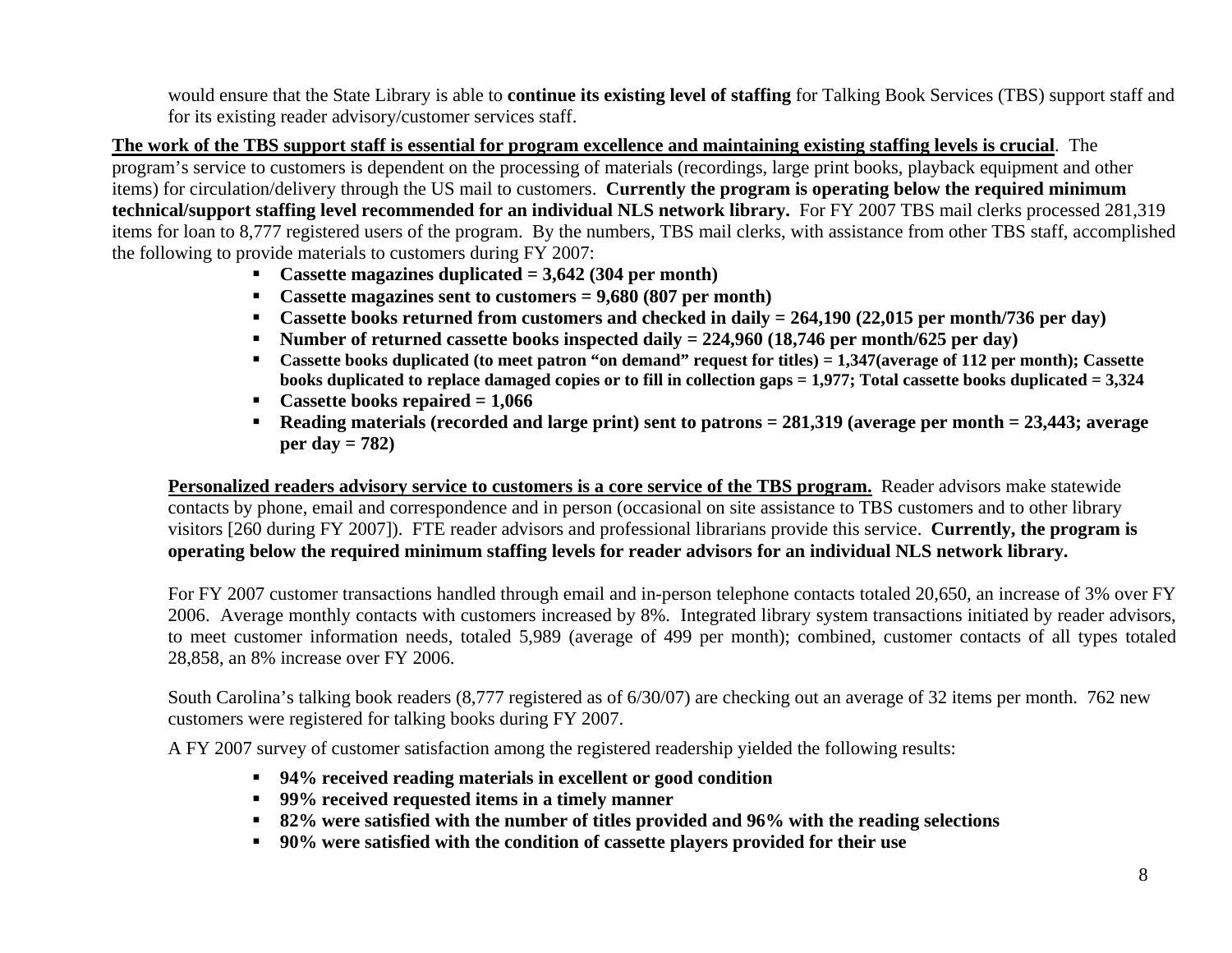## **98% rated TBS staff as friendly, helpful or professional.**

During FY 2007 the State Library participated in the *102 Talking-Book Club*, which was conceived by NLS to recognize the accomplishments of the national reading program's centenarians. Through induction ceremonies in all states, the Library of Congress honored 1,600 individuals nationwide. South Carolina's program inducted seven centenarian members. **Honored at a ceremony held at the South Carolina State Library was Louise Johnson, age 105, of Columbia. Johnson said, "***I don't know what I would do without this wonderful reading program.* "Appreciation and satisfaction with this statewide service is expressed by customers year after year. No other SC state government agency or SC non-profit or private organization provides specialized/accessible information services of this magnitude to the state's citizens unable to use standard print or online (without benefit of assistive devices) information resources.

Collaboration with other entities related to this priority include: National Federation of the Blind (NFB) of SC; American Council of the Blind (ACB) of SC; Recording for the Blind and Dyslexic, SC Office; SC Assistive Technology Advisory Committee (SC ATAC); SC School for the Deaf and Blind; SC Commission for the Blind; and SC's public libraries.

*Note: See the agency's 2006-2007 Accountability Report, Section III, Category 7, Results, Programs and Services: TBS.*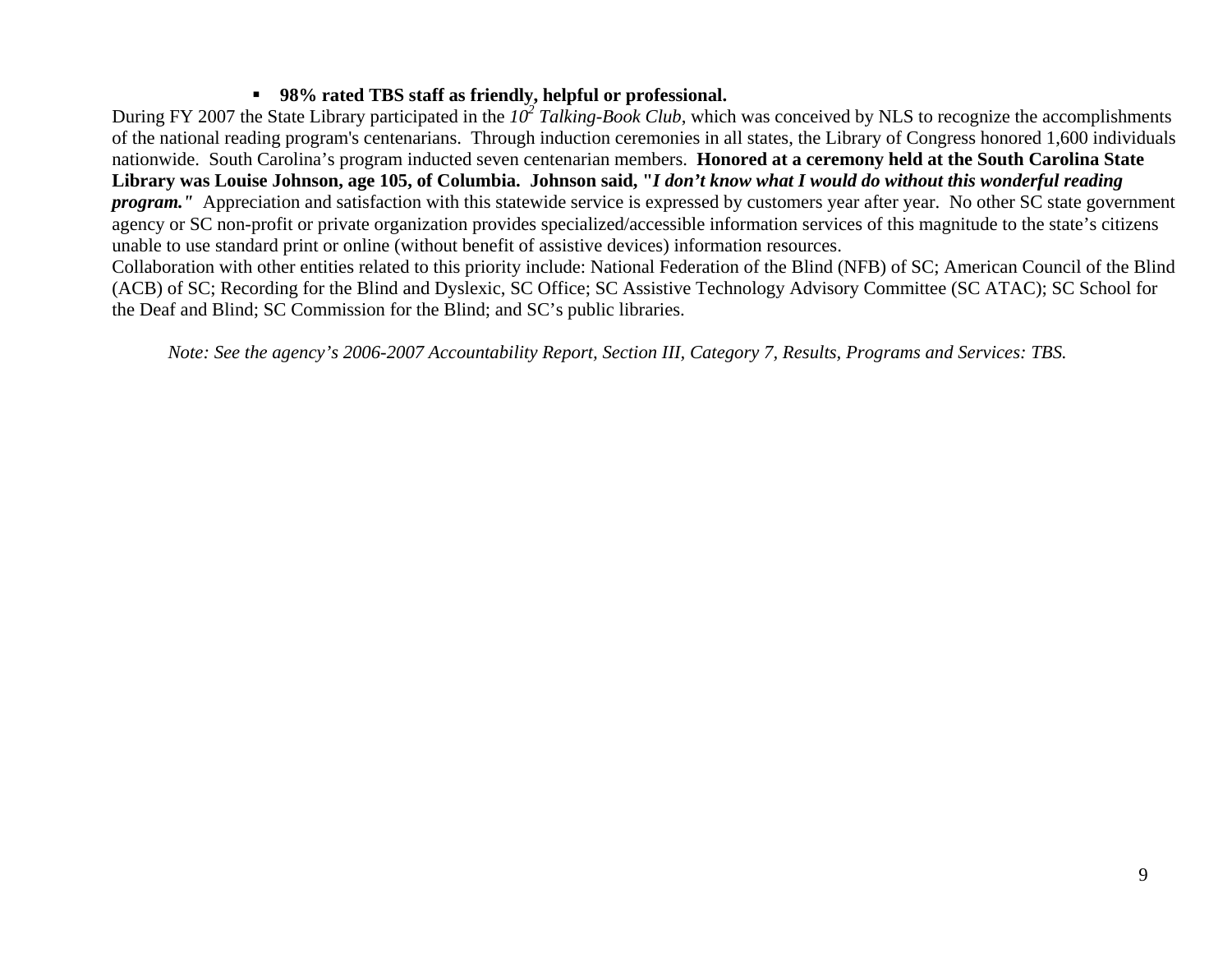(2)

| FY 2008-09 Cost Estimates:      | <b>State</b><br><b>Non-Recurring</b><br><b>Funds</b>                                         | <b>State</b><br><b>Recurring</b><br><b>Funds</b> | Federal       | <b>Other</b>                   | <b>Total</b>                    |  |  |  |
|---------------------------------|----------------------------------------------------------------------------------------------|--------------------------------------------------|---------------|--------------------------------|---------------------------------|--|--|--|
| <b>Personnel:</b>               |                                                                                              |                                                  |               |                                |                                 |  |  |  |
| (a) Number of $FTEs^*$          |                                                                                              | 6                                                | -6            |                                | 0.00                            |  |  |  |
| (b) Personal Service            |                                                                                              | 155,670                                          | $-155,670$    |                                | $\mathsf{\$}$<br>$\overline{0}$ |  |  |  |
| (c) Employer Contributions      |                                                                                              | 50,330                                           | $-50,330$     |                                | $\mathsf{\$}$<br>$\overline{0}$ |  |  |  |
|                                 |                                                                                              |                                                  |               |                                |                                 |  |  |  |
| Program/Case Services           |                                                                                              |                                                  |               |                                | \$<br>$\overline{0}$            |  |  |  |
| Pass-Through Funds              |                                                                                              |                                                  |               |                                | \$<br>$\overline{0}$            |  |  |  |
| <b>Other Operating Expenses</b> |                                                                                              |                                                  |               |                                | $\mathbb{S}$<br>$\overline{0}$  |  |  |  |
|                                 |                                                                                              |                                                  |               |                                |                                 |  |  |  |
| <b>Total</b>                    | $\mathbb{S}$<br>$\overline{0}$                                                               | \$206,000                                        | $(\$206,000)$ | $\mathbb{S}$<br>$\overline{0}$ | $\mathbb{S}$<br>$\overline{0}$  |  |  |  |
|                                 | * If new FTEs are needed, please complete Section G (Detailed Justification for FTEs) below. |                                                  |               |                                |                                 |  |  |  |

- (3) Base Appropriation:
- State \$ Federal \$ **206,000** Other \$
- (4) Is this priority associated with a Capital Budget Priority? No If yes, state Capital Budget Priority Number and Project Name:  $\blacksquare$

# G. Detailed Justification for FTEs

- (1) Justification for New FTEs
	- (a) Justification:
	- (b) Future Impact on Operating Expenses or Facility Requirements:
- (2) Position Details: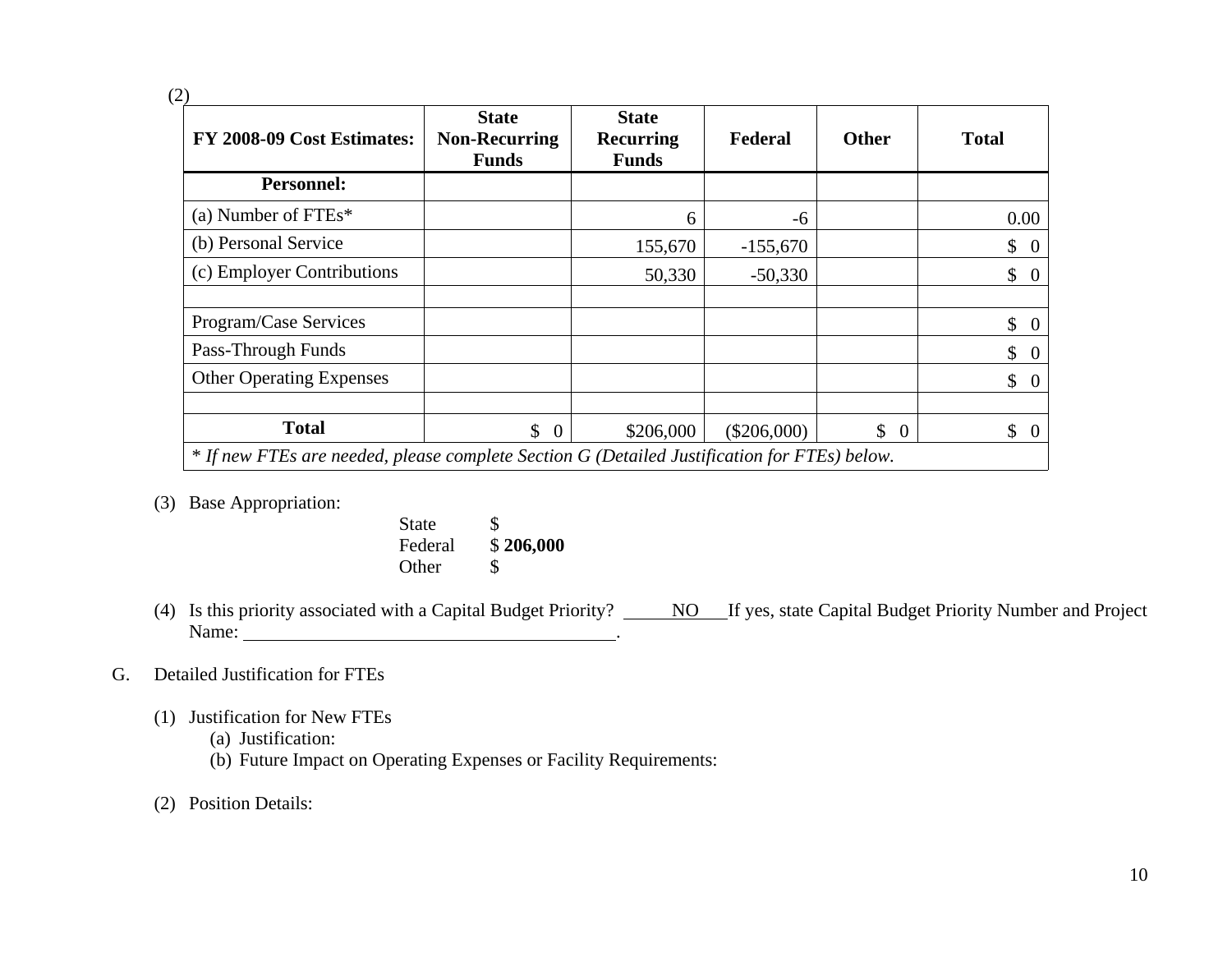|                            | <b>State</b> | Federal | <b>Earmarked</b> | <b>Restricted</b> | <b>Total</b> |
|----------------------------|--------------|---------|------------------|-------------------|--------------|
| Position Title:            |              |         |                  |                   |              |
| (a) Number of FTEs         |              |         |                  |                   | $0.00\,$     |
| (b) Personal Service       |              |         |                  |                   |              |
| (c) Employer Contributions |              |         |                  |                   |              |

|                            | <b>State</b> | Federal | <b>Earmarked</b> | <b>Restricted</b> | <b>Total</b> |
|----------------------------|--------------|---------|------------------|-------------------|--------------|
| <b>Position Title:</b>     |              |         |                  |                   |              |
| (a) Number of FTEs         |              |         |                  |                   | $0.00\,$     |
| (b) Personal Service       |              |         |                  |                   | $\Omega$     |
| (c) Employer Contributions |              |         |                  |                   | $\Omega$     |

(3) FTEs in Program Area per FY 2007-08 Appropriation Act:

| <b>State</b> |
|--------------|
| Federal      |
| Other        |

 Agency-wide Vacant FTEs as of July 31, 2007: % Vacant \_\_\_\_\_\_\_%

- H. Other Comments: The requested funding is for a percentage of the existing staff required to provide this service. Prior to 2001 approximately 70% of the staffing of this service was funded entirely with state funds. By May of 2001, the state began experiencing a budget crisis that required repeated mandated across the board cuts during multiple fiscal years by all state agencies. At that time, in order to keep this crucial program going, the State Library found it necessary to shift the state funded portion of the TBS staff to federal LSTA funds. Returning to state funding would place the program in compliance with the State's agreement with the National Library Service (an ongoing situation that has long been in need of correction) and would enable the State Library to use the federal funding to enhance other services including grants to local libraries for innovative services sorely needed in rural areas of the state with underserved populations. Additionally, a return to state funding would allow the agency to return to full compliance with the LSTA legislation so that LSTA funds are supplementing, rather than supplanting the portion of state funds that should support programs that target services to individuals with disabilities.
- A. Agency Section/Code/Name: **Section 29/H87/State Library**
- B. **Priority No. \_2\_ of \_\_6**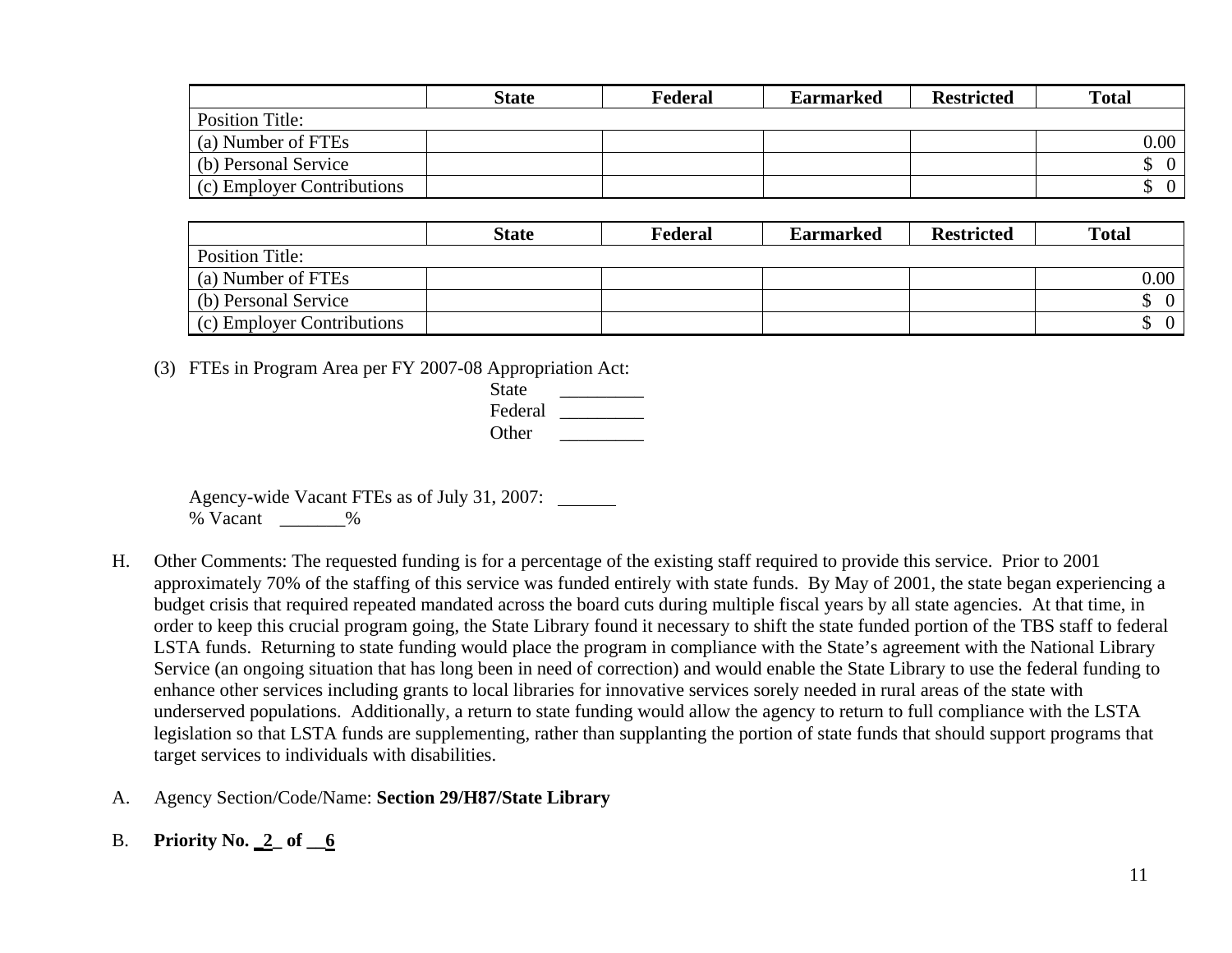## C. (1) Title: **DISCUS Content Enhancement**

- (2) Summary Description: **To provide funding for annual license renewal cost increases for existing DISCUS databases and for content enhancement through the continual addition of new databases selected solely in response to the results of formal customer needs assessments.** DISCUS, South Carolina's Virtual Library was derived from the concept Digital Information for South Carolina Users. DISCUS targets the state's entire population and provides residents, K-12 SC Independent School Association (SCISA) and Southern Association of Colleges and Schools (SCACS) accredited private and public schools, colleges (public and private), and public and academic libraries with 24/7 free access (from home or workplace Internet computers) to subscription electronic databases and high quality learning resources.
- (3) Strategic Goal/Action Plan *(if applicable): (1)* Meet the information and library services requirements and expectations of key customers. Objectives: Strengthen and enhance DISCUS – South Carolina's Virtual Library; Support state government with the best possible decision support services through the provision of relevant resources with high quality reference and research services. **(2) Enhance statewide delivery of information services through effective collaboration and cooperation with key stakeholders and other entities focusing on education and library development.** Objective: Enhance the ability of SC Students, parents, teachers and librarians (K-12) to access quality electronic information resources and services and support the state's goal for improved learning among students of all ages and levels. **Action Plan**: To meet the goals and objectives of this priority, DISCUS staff will collaborate with key partners to carry out formal database assessments that will determine which databases are to be selected for addition to the state's Virtual Library. DISCUS staff will conduct vendor negotiations to obtain maximum cost savings for new databases selected for acquisition and to leverage discounts for license renewals of existing databases.
- D. Budget Program Number and Name: 30 00 00 00/**Library Services.**
- E. Agency Activity Number and Name: **870/DISCUS**
- F. Detailed Justification for Funding
	- (1) Justification for Funding Increase: Public libraries, K-12 school media centers, and academic libraries receive direct benefit form DISCUS-South Carolina's Virtual Library, a \$2,379,618 program comprising 16% of the agency's budget, excluding salaries, promotional materials, and marketing.

Because of the past generosity with which the General Assembly has supported DISCUS, the State Library has been able to continue to offer a premier statewide service to all South Carolinians—especially the state's K-12 community. However, the agency remains in need of recurring funding to cover annual database license renewals costs and to provide for continual enhancement of DISCUS content.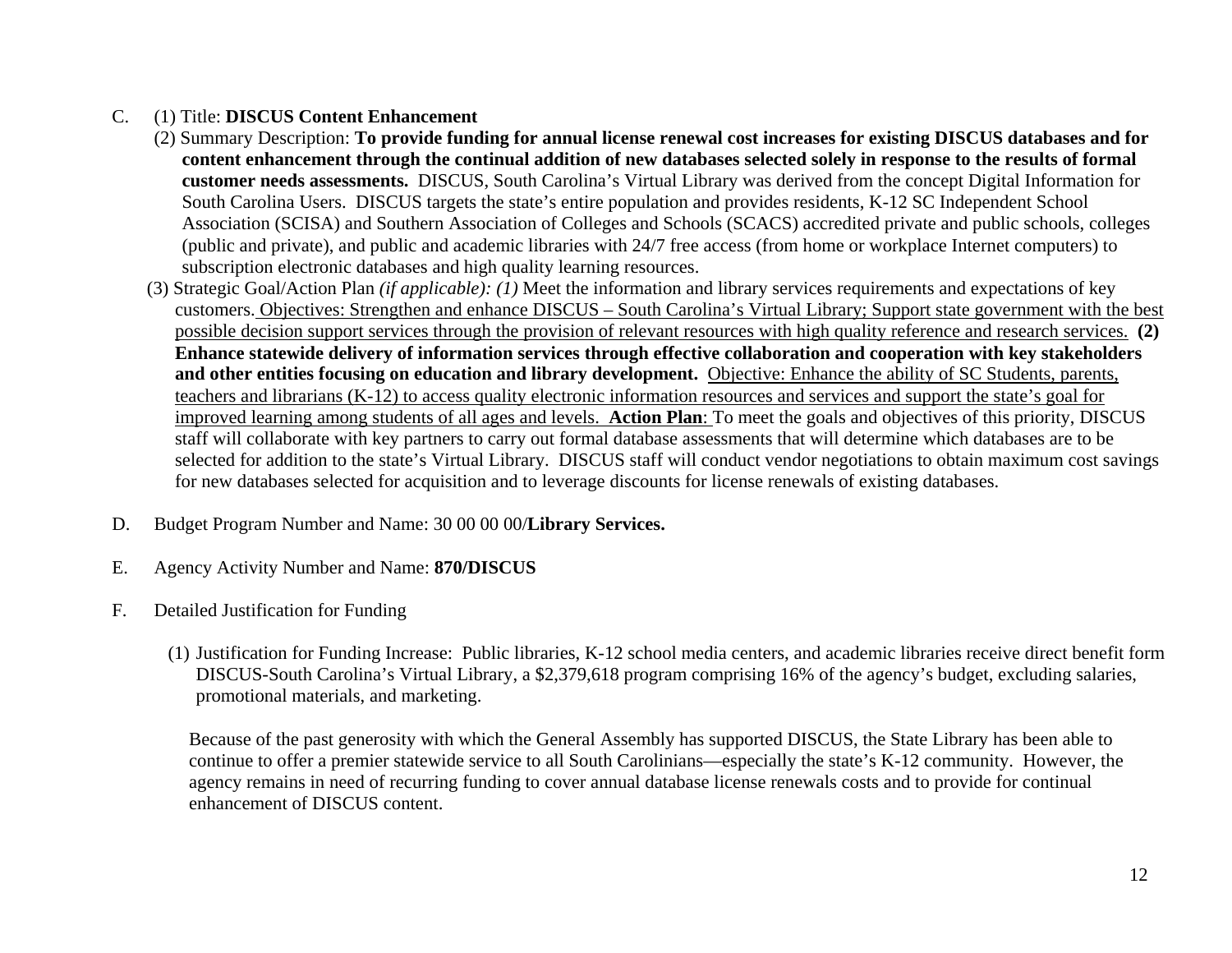License renewal costs for the 2007 calendar year totaled \$2,379,618. With an average annual license renewal increase of at least 3%, approval of this additional appropriation is crucial for the program. Should each library purchase access to DISCUS databases separately the total cost is estimated to be \$31,188.020. The cost avoidance for South Carolina libraries and schools is over \$28 million dollars.

Although FY 2007 data analysis for DISCUS usage remains in process with the agency awaiting additional information from the program's database vendors, trend data over the past three fiscal years indicates it is reasonable to conclude that DISCUS will experience more across the board increases for its key performance measures. From FY 2004 to FY 2006, items retrieved from DISCUS databases (by all user groups in total) increased by 23% and those retrieved by the K-12 community increased by 72%. During FY 2006 alone, South Carolina residents obtained nearly 7.4 million items through DISCUS, a 12% increase over the previous year. 88% of FY 2006 DISCUS users were accessing its resources from schools, colleges or public libraries while the remaining 12% were accessing databases from their homes, offices and other locations. FY 2006 analysis of DISCUS usage by institution types showed that 66% of the usage was by schools, 27% by institutions of higher learning and 7% by public libraries.

For fiscal years 2006 and 2007 combined, the agency was able to add only four new databases for SC's Virtual Library; this was only accomplished because of LSTA funds. LSTA has also been used to supplement the deficit for annual database license renewal increases. However, this continual and gradual reversal to use of more and more federal funds for database purchases is eroding the amount of available LSTA dollars the agency has to make LSTA sub grant awards to public libraries seeking additional support for various automation upgrades. Approval of this funding request will once again allow the program to revert to 100% state support, with earmarked recurring funds, for the purchase of high-quality information and decision support databases, while leaving federal funds to provide for coverage of DISCUS program statewide training services to K-12 teachers and librarians and program promotion/public education expenditures only.

DISCUS is marketed through the State Library's interactive website, email distribution lists, brochures, exhibits at conferences and school instructional fairs. Training is provided throughout the year, both onsite and online. DISCUS staff and vendor instructors delivered on-site training to various groups at their libraries or schools in areas representing 18 different counties during FY 2007. DISCUS staff also provides consultation and guidance by responding to various contacts from public libraries, schools, colleges and other customers; contacts increased by 89% over FY 2006. The agency dedicates 2.5 FTE staff members to support and maintain DISCUS and provides adjunct technical staffing support from the agency's Information Technology Services department.

**Collaborations with other entities related to this priority include**: All types of libraries and schools—during FY 2007, DISCUS staff identified and established relationships with 40 new DISCUS primary and technical contacts; K-12 Technology Initiative; Partnership Among SC's Academic Libraries (PASCAL)—this involved working with the group's Executive and Consortial Purchasing Committees (Collegiate DISCUS is an outgrowth of this partnership); SC Educational Television Commission—for promotion of DISCUS through Streamline SC and other SCETV initiatives; and the DISCUS Database Assessment Committee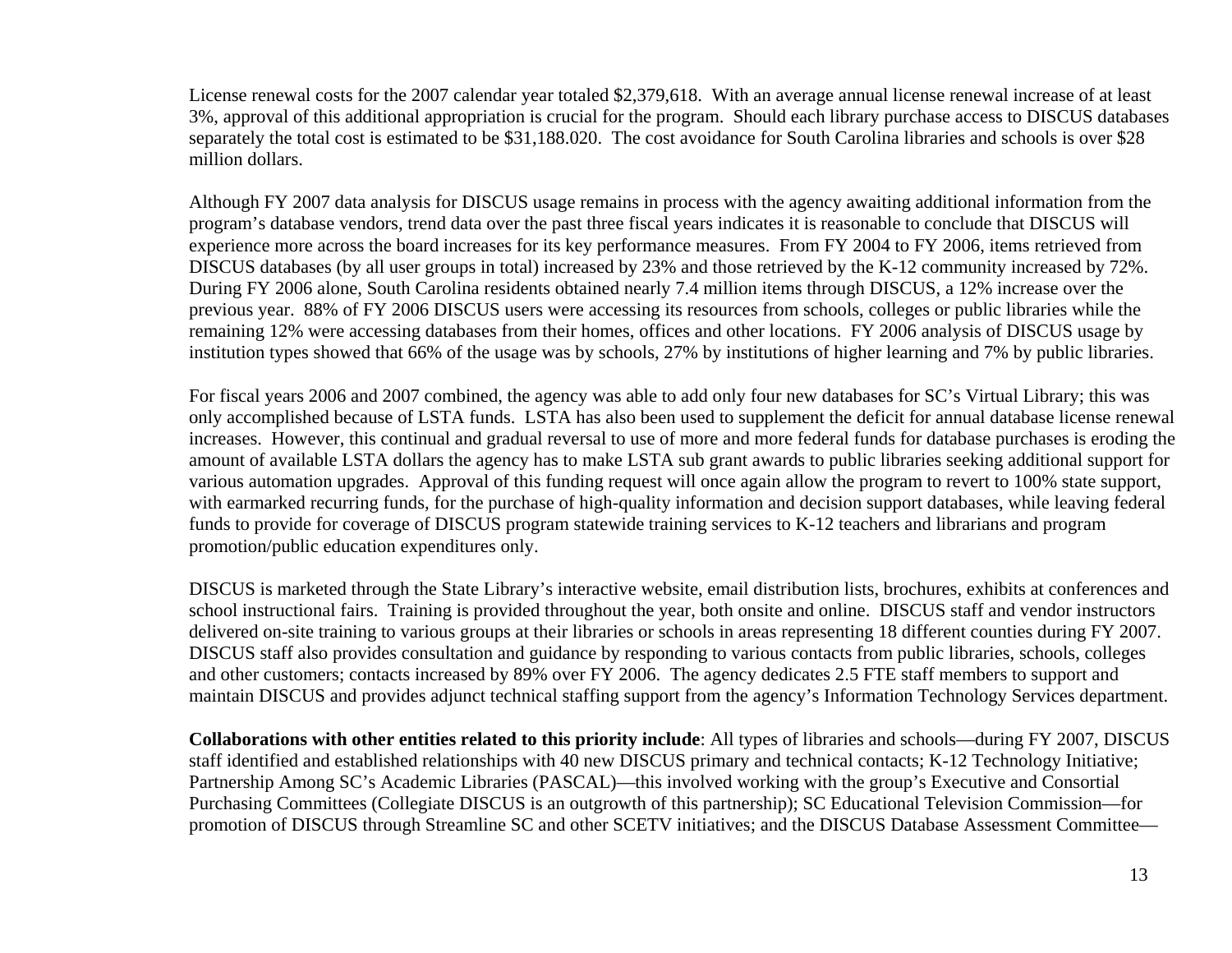made up of three representatives each for higher education, public libraries and schools, with one ex-officio member from PASCAL.

### **Recent DISCUS Testimonials include**:

"*I just had to let you know how much I appreciate DISCUS in my elementary school media center. From the upper grades doing research to the younger children looking for animal pictures, it is the best resource I have to offer. I don't have to worry about the content; I know it will be appropriate. My students come into the media center asking, 'Do we get to do DISCUS today?' Thanks for providing such a great service to the people of South Carolina.*" -- Bethel-Hanberry Elementary, Richland School District Two, Columbia, SC.

*"I just wanted to drop you a line about how wonderful the new Discus Website looks. You folks really are way ahead of the other states in terms of integrating new (millennial-era) vocabularies and ways of communicating. I just love that you incorporated a tag cloud and other features to encourage community participation. We've been looking at Web 2.0 technologies for our product lines as well, and are encouraged by your leadership in this area. I expect that your active outreach has played no small part in the Discus usage continuing to skyrocket! I wish all of our state contacts were this proactive." – Publisher, ProQuest, Boca Raton, FL* 

*"Great program. Add a science database. Add a social studies database."* -- Calhoun County High School, St. Matthews, SC

*"I work at a public library – our patrons use the resources daily, mostly as homework help starting point. During Black History Month, the Biography Resource Center was GOLD."* St. Paul's Branch, Charleston County Public Library, Hollywood, SC

*Note: See the agency's 2006-2007 Accountability Report, Section III, Category 7, Results, Programs and Services: DISCUS.*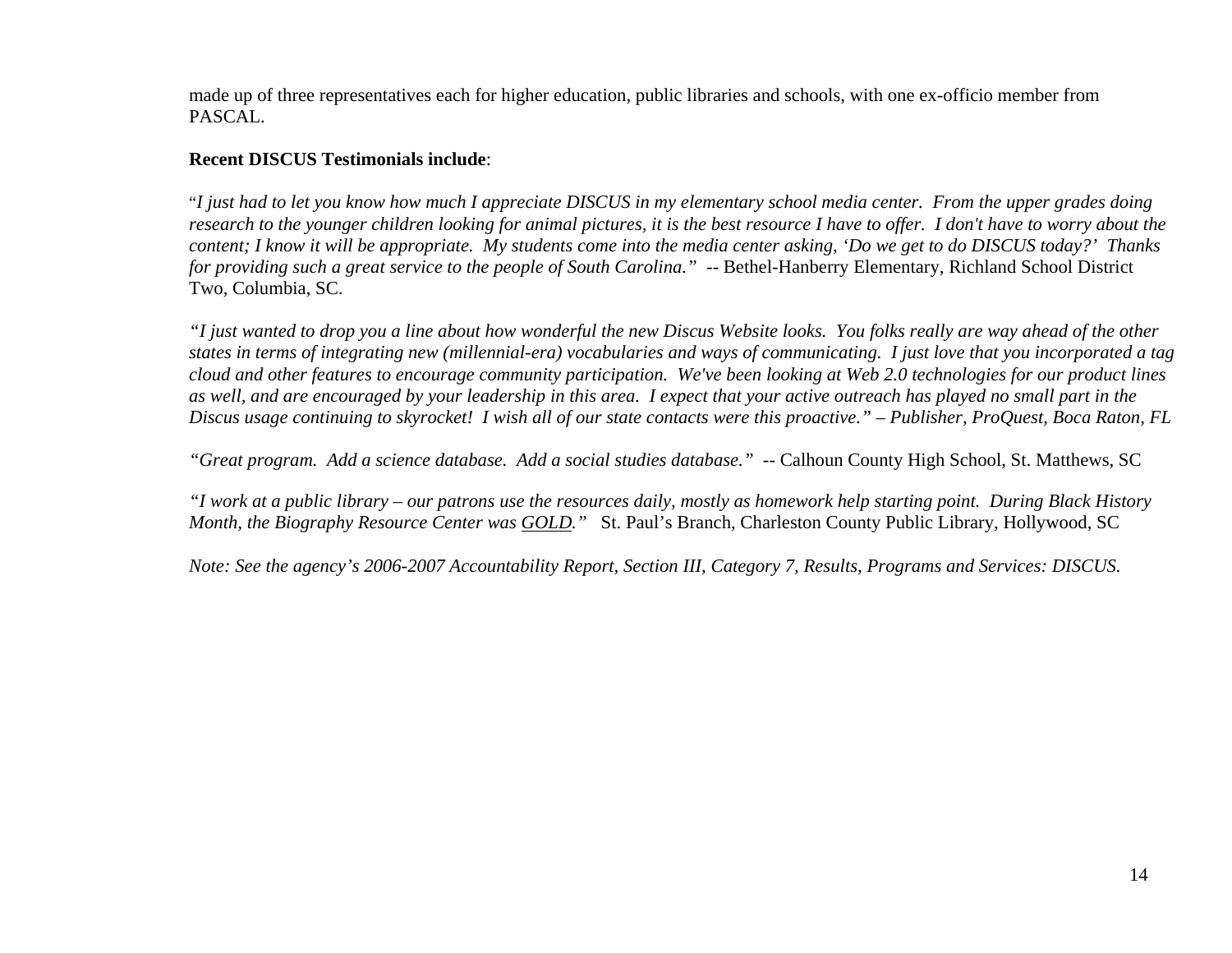(2)

| FY 2008-09 Cost Estimates:      | <b>State</b><br><b>Non-Recurring</b><br><b>Funds</b>                                         | <b>State</b><br><b>Recurring</b><br><b>Funds</b> | Federal                   | <b>Other</b>         | <b>Total</b>                     |  |  |  |
|---------------------------------|----------------------------------------------------------------------------------------------|--------------------------------------------------|---------------------------|----------------------|----------------------------------|--|--|--|
| <b>Personnel:</b>               |                                                                                              |                                                  |                           |                      |                                  |  |  |  |
| (a) Number of $FTEs*$           |                                                                                              |                                                  |                           |                      | 0.00                             |  |  |  |
| (b) Personal Service            |                                                                                              |                                                  |                           |                      | $\updownarrow$ 0                 |  |  |  |
| (c) Employer Contributions      |                                                                                              |                                                  |                           |                      | $\updownarrow$ 0                 |  |  |  |
|                                 |                                                                                              |                                                  |                           |                      |                                  |  |  |  |
| Program/Case Services           |                                                                                              | 500,000                                          |                           |                      | \$500,000                        |  |  |  |
| Pass-Through Funds              |                                                                                              |                                                  |                           |                      | \$<br>$\overline{0}$             |  |  |  |
| <b>Other Operating Expenses</b> |                                                                                              |                                                  |                           |                      | $\mathbb{S}^-$<br>$\overline{0}$ |  |  |  |
|                                 |                                                                                              |                                                  |                           |                      |                                  |  |  |  |
| <b>Total</b>                    | \$<br>$\overline{0}$                                                                         | \$500,000                                        | $\mathcal{S}$<br>$\Omega$ | \$<br>$\overline{0}$ | \$500,000                        |  |  |  |
|                                 | * If new FTEs are needed, please complete Section G (Detailed Justification for FTEs) below. |                                                  |                           |                      |                                  |  |  |  |

(3) Base Appropriation:

| <b>State</b> | \$2,265,460 |
|--------------|-------------|
| Federal      |             |
| Other        |             |

(4) Is this priority associated with a Capital Budget Priority?  $\underline{\hspace{1cm}}$  No If yes, state Capital Budget Priority Number and Project Name: the contract of the contract of the contract of the contract of the contract of the contract of the contract of the contract of the contract of the contract of the contract of the contract of the contract of the cont

## G. Detailed Justification for FTEs

- (2) Justification for New FTEs
	- (a) Justification:
	- (b) Future Impact on Operating Expenses or Facility Requirements:

(2) Position Details: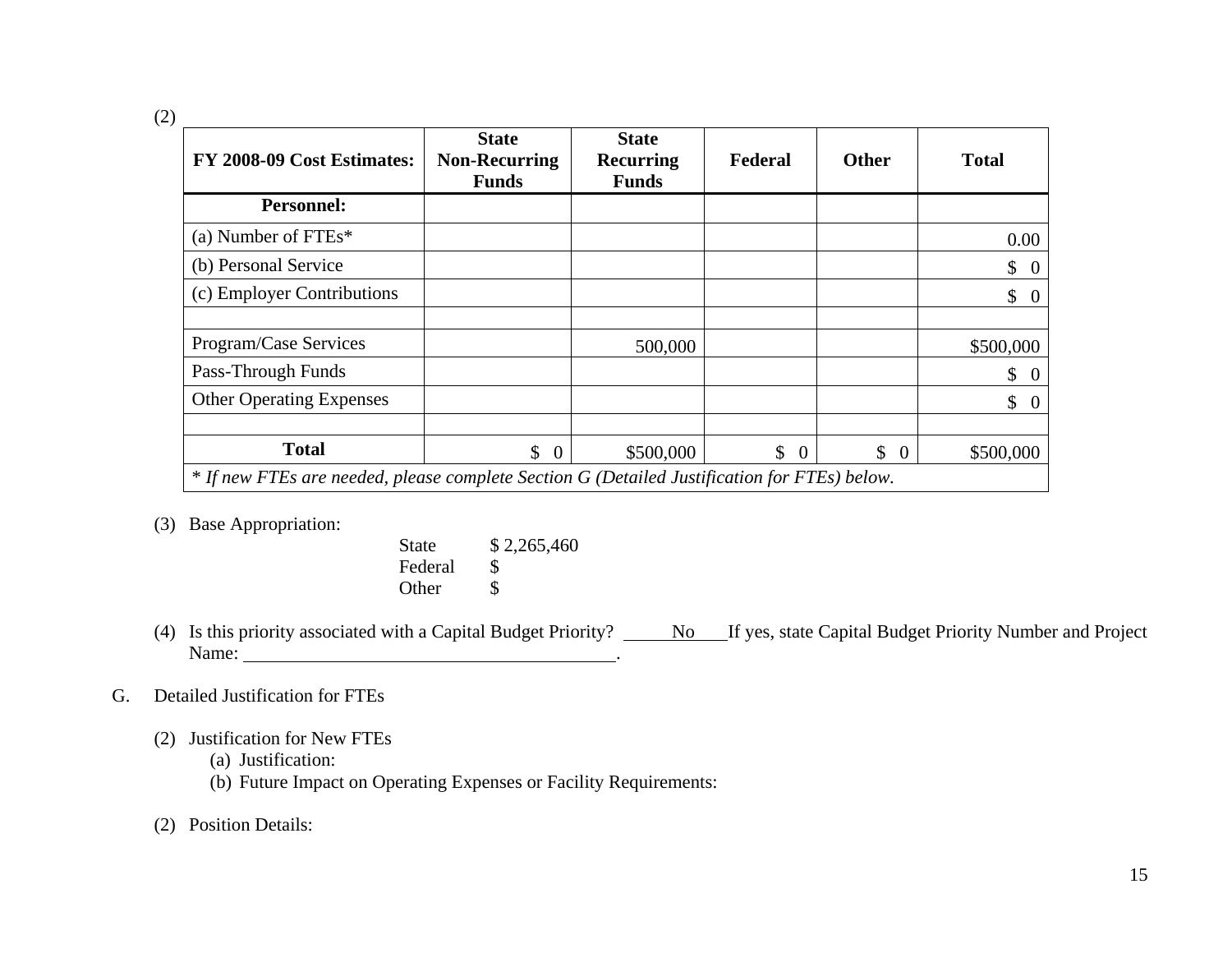|                            | <b>State</b> | Federal | <b>Earmarked</b> | <b>Restricted</b> | <b>Total</b> |
|----------------------------|--------------|---------|------------------|-------------------|--------------|
| <b>Position Title:</b>     |              |         |                  |                   |              |
| (a) Number of FTEs         |              |         |                  |                   | $0.00\,$     |
| (b) Personal Service       |              |         |                  |                   |              |
| (c) Employer Contributions |              |         |                  |                   |              |

|                            | <b>State</b> | Federal | <b>Earmarked</b> | <b>Restricted</b> | <b>Total</b>   |
|----------------------------|--------------|---------|------------------|-------------------|----------------|
| Position Title:            |              |         |                  |                   |                |
| (a) Number of FTEs         |              |         |                  |                   | $0.00\,$       |
| (b) Personal Service       |              |         |                  |                   | $\overline{0}$ |
| (c) Employer Contributions |              |         |                  |                   | $\Omega$       |

(3) FTEs in Program Area per FY 2007-08 Appropriation Act:

| $\sim$ $\sim$ | ັ | . . | $\mathbf{1}$ |
|---------------|---|-----|--------------|
|               |   |     | <b>State</b> |
|               |   |     | Federal      |
|               |   |     | Other        |

 Agency-wide Vacant FTEs as of July 31, 2007:  $%$  Vacant  $\_\_\_\_$ 

H. Other Comments: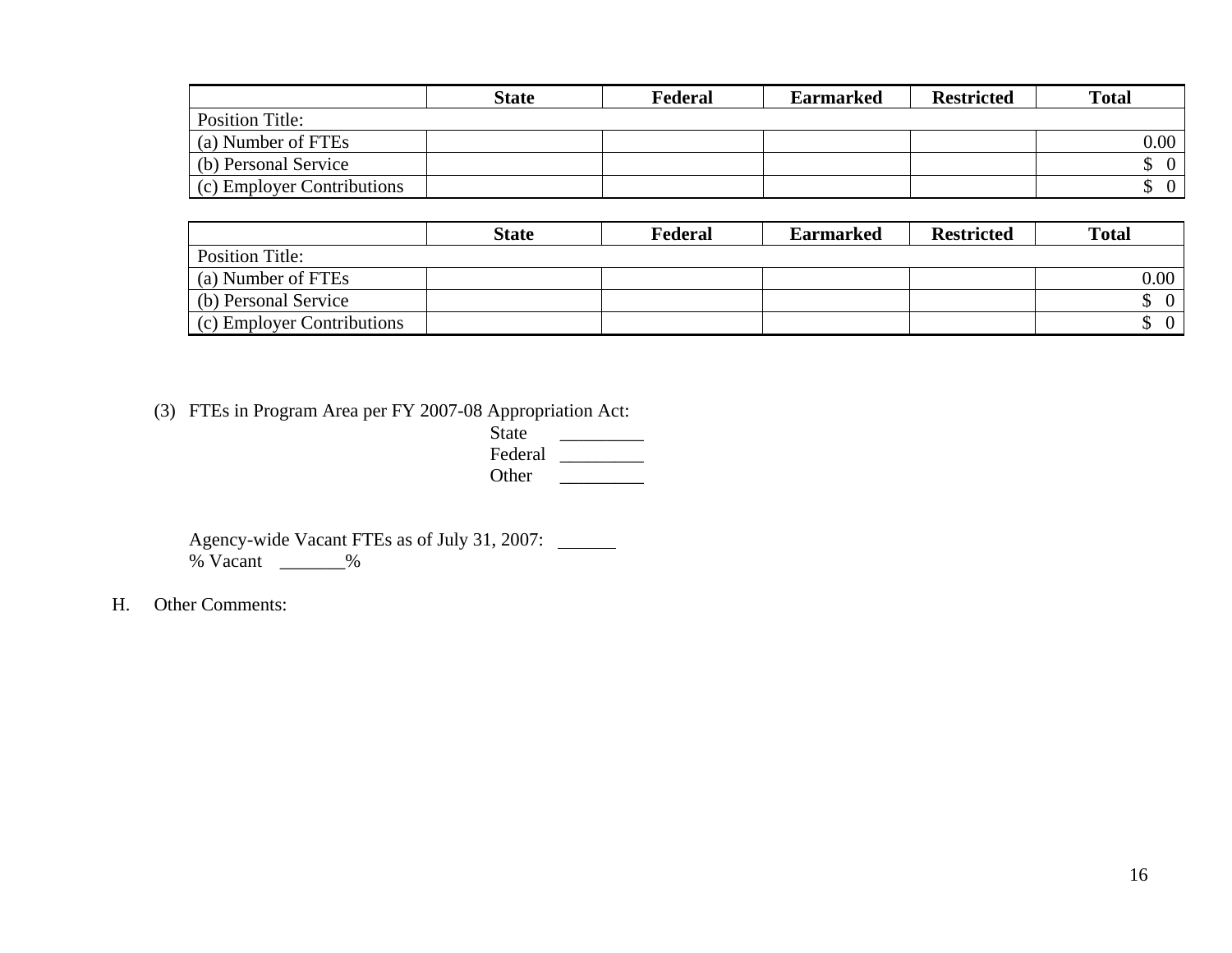- A. Agency Section/Code/Name: Section 29/H87/State Library
- B. Priority No.  $3$  of  $6$
- C. (1) Title: Upgrade State Library Technology Resources

(2) Summary Description: Funding for upgrade of technology resources would allow the agency to acquire up-to-date technology tools (hardware/software) and related support services. To facilitate mission accomplishment, particularly the provision of equal access to quality information for all South Carolinians through development of innovative statewide electronic information service initiatives and expansion of the statewide library network, staff must be supported with reasonably up-to-date tools. Replacement of agency computing equipment is on a 3-4 year upgrade cycle schedule. Specifically, FY 2009 funds will be used to resume a necessary and recommended replacement cycle for upgrading existing State Library desktop and laptop equipment (at least 30% of existing State Library computers) and servers essential for peak operation of the agency's network infrastructure.

(3) Strategic Goal/Action Plan *(if applicable): (1)* **Meet the information and library services requirements and expectations of key customers.** Objective**:** Upgrade SC State Library technology resources and infrastructure. **(2) Enhance statewide delivery of information services through effective collaboration and cooperation with key stakeholders and other entities focusing on education, learning and library development.** Objective: Reorganize the State Library for organizational effectiveness that enhances service delivery to key customers and that optimizes South Carolina's investment in libraries and statewide information services. **Action** 

**Plan**: IT staff provide oversight, management and coordination of all agency technology services and processes and advises administration on planning and budgeting for technology operations/improvements. The IT director, in consultation with the agency director, continually updates the agency's technology plan, which outlines the agency's timetable for life cycle technology equipment replacement. Under the supervision of the IT director, the agency's IT staff will carry out all related activities necessary to accomplish the stated strategic goal and its accompanying objective. The agency's IT director serves as its direct liaison to the CIO. Thus, as with past State Library network infrastructure and other technology upgrades, the Division of the State Chief Information Officer (CIO) will be contacted for guidance and assistance as needed.

- D. Budget Program Number and Name: 30 00 00 00/Library Services
- E. Agency Activity Number and Name: 869/Information Technology Services
- F. Detailed Justification for Funding
	- (1) (1) Justification for Funding Increase: The State Library is a technology based and driven agency. It is engaged in website development, instructional design, online delivery of information and education, and research and development of technology based services and products. The agency also provides computer lab facilities and public access computing, and supports the digital recording and remastering of analog recordings of SC books and magazines as part of its service to the state's citizens with blindness and other disabilities. Up-to-date desktop and laptop computers are essential for staff engaged in activities that support these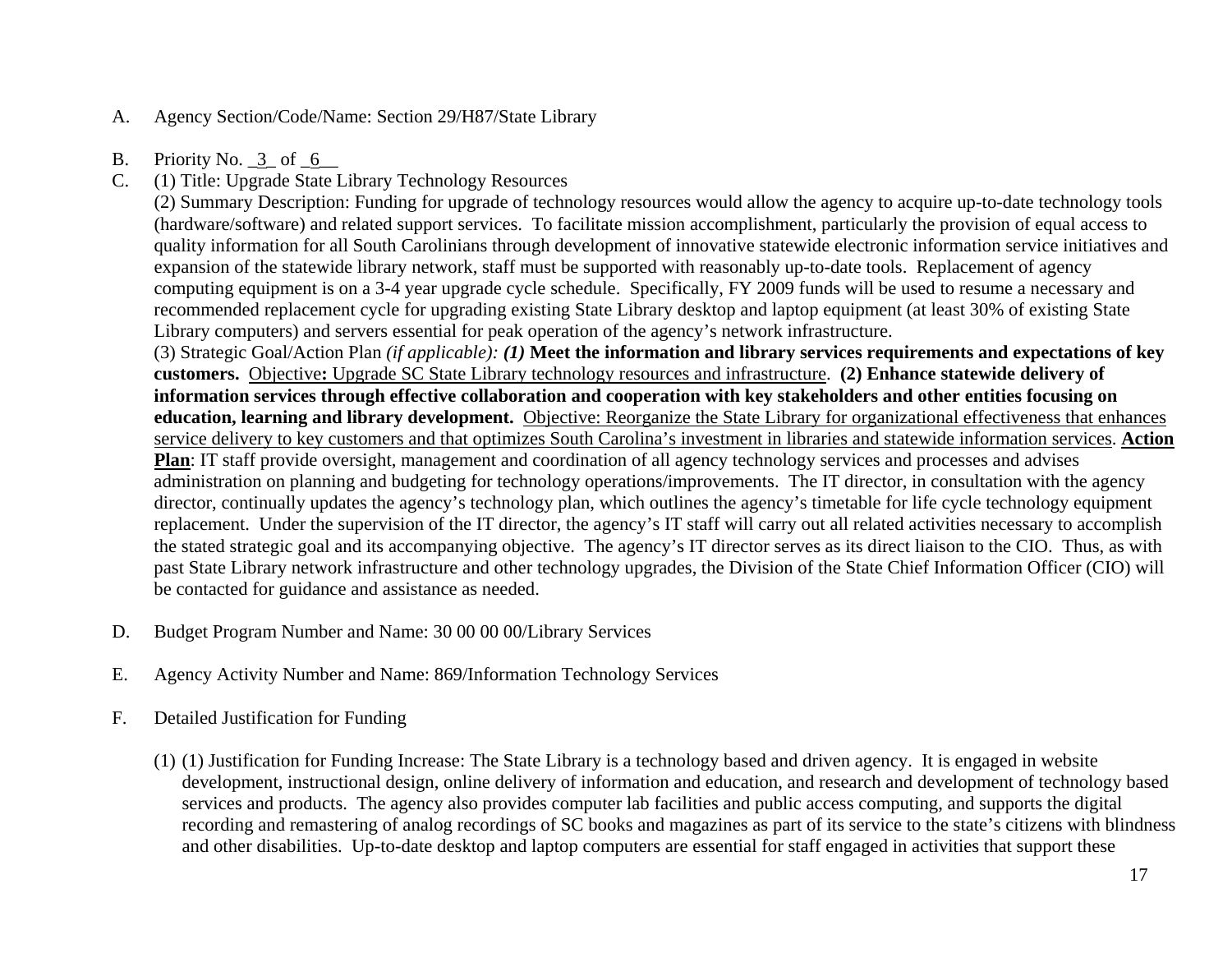services and programs. Additionally State Library professional staff is engaged in serious R&D related to developing a strategy for replacement of the SC Library Network (a computer-based communications system that facilitates statewide sharing of State library resources, but is now technologically out-of-date and in need of replacement) and expansion of statewide resource sharing among the state's public libraries—the implications of which are far reaching for optimization of both state and local dollars already invested in library and information services. Past agency accomplishments such as expansion of electronic database offerings and provision of remote and on-site access to citizens demonstrate that the agency makes every effort to utilize its operating dollars to facilitate technology upgrades that can translate to improvement of services, resources and programs for key customers. Also, having upgraded technology resources firmly in place will allow the agency's new leadership to move forward with internal reorganization plans ensured that staff reassigned to new duties will have tools necessary to perform at expected levels for maximum organizational effectiveness. As the State Library's current operating dollars equal less than 3% of its total budget, there are no current resources that can be used to meet this critical mission accomplishment need. The requested additional funding is the lowest cost alternative and if approved, the funding will allow the agency to also increase technology resources available to key customers.

**Collaborations with other entities related to this priority include**: The State Library's IT director approaches every major agency IT project by utilizing all available knowledge resources, which includes professional colleagues from the SC Information Technology Director's Association (SCITDA), the SC chapter of Government Management Information Sciences (SC.GMIS), and professional IT consultants from Division of the State CIO, and follows the directions of the SC Enterprise Architecture (SCEA) in meeting and exceeding minimum standards for technology disciplines.

*Note: See the agency's 2006-2007 Accountability Report, Section III, Category 7, Results, Programs and Services: Information Technology Services.*

| FY 2008-09 Cost Estimates: | <b>State</b><br><b>Non-Recurring</b><br><b>Funds</b> | <b>State</b><br><b>Recurring</b><br><b>Funds</b> | Federal | <b>Other</b> | <b>Total</b>                    |
|----------------------------|------------------------------------------------------|--------------------------------------------------|---------|--------------|---------------------------------|
| <b>Personnel:</b>          |                                                      |                                                  |         |              |                                 |
| (a) Number of $FTEs*$      |                                                      |                                                  |         |              | 0.00                            |
| (b) Personal Service       |                                                      |                                                  |         |              | $\begin{matrix} 0 \end{matrix}$ |
| (c) Employer Contributions |                                                      |                                                  |         |              | $\begin{matrix} 0 \end{matrix}$ |
|                            |                                                      |                                                  |         |              |                                 |
| Program/Case Services      | 75,000                                               |                                                  |         |              | \$75,000                        |
| Pass-Through Funds         |                                                      |                                                  |         |              | \$<br>- 0                       |

(2)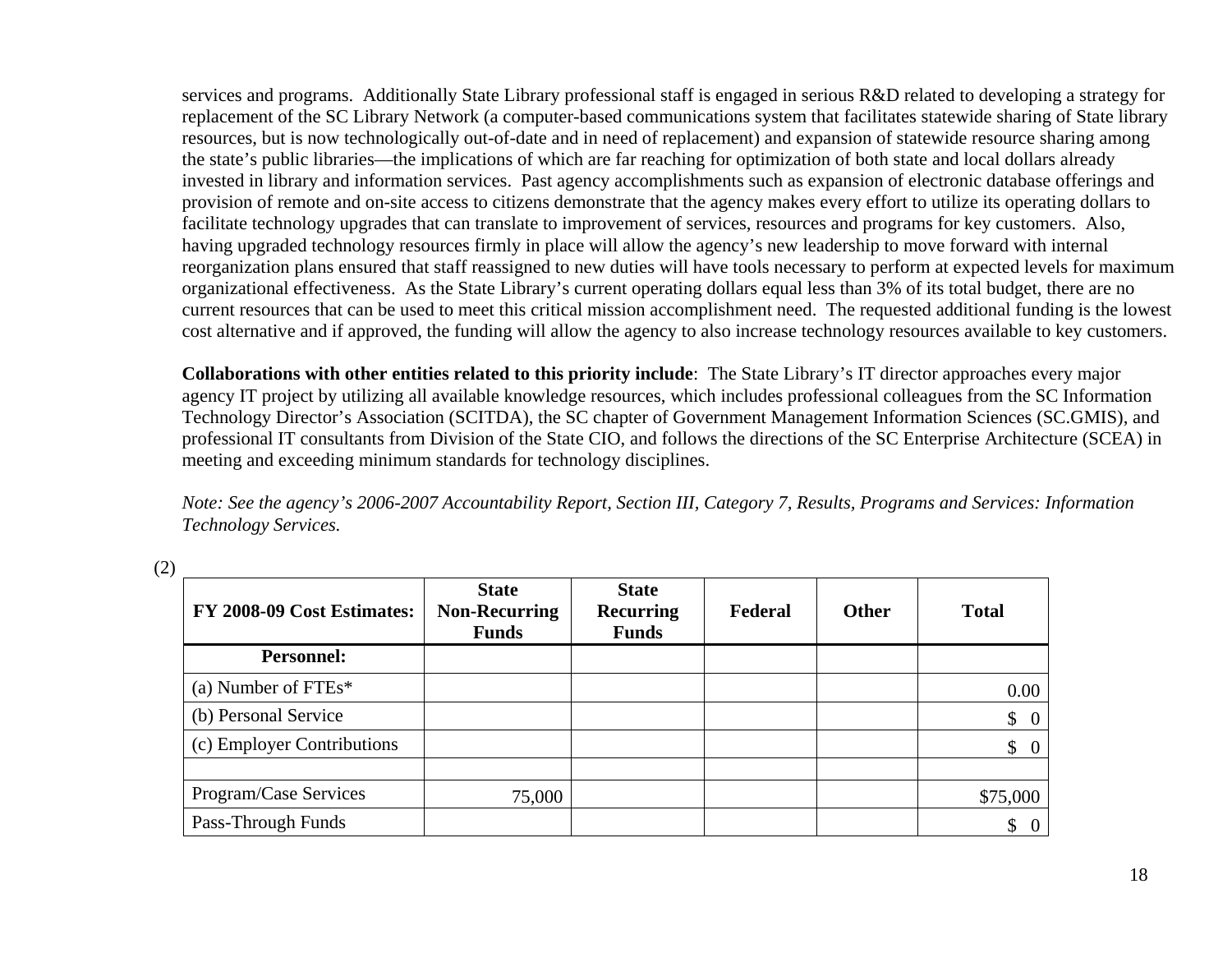| <b>Other Operating Expenses</b>                                                              |          |  |  |  |          |  |  |
|----------------------------------------------------------------------------------------------|----------|--|--|--|----------|--|--|
|                                                                                              |          |  |  |  |          |  |  |
| Total                                                                                        | \$75,000 |  |  |  | \$75,000 |  |  |
| * If new FTEs are needed, please complete Section G (Detailed Justification for FTEs) below. |          |  |  |  |          |  |  |

(3) Base Appropriation:

| State | \$4,200           |
|-------|-------------------|
|       | Federal \$217,218 |
| Other |                   |

- (4) Is this priority associated with a Capital Budget Priority?  $\underline{\hspace{1cm}}$  No If yes, state Capital Budget Priority Number and Project Name:  $\blacksquare$
- G. Detailed Justification for FTEs
	- (3) Justification for New FTEs
		- (a) Justification:
		- (b) Future Impact on Operating Expenses or Facility Requirements:
	- (2) Position Details:

|                            | <b>State</b> | Federal | <b>Earmarked</b> | <b>Restricted</b> | <b>Total</b> |
|----------------------------|--------------|---------|------------------|-------------------|--------------|
| Position Title:            |              |         |                  |                   |              |
| (a) Number of FTEs         |              |         |                  |                   | $0.00\,$     |
| (b) Personal Service       |              |         |                  |                   |              |
| (c) Employer Contributions |              |         |                  |                   |              |

|                                    | <b>State</b> | Federal | <b>Earmarked</b> | <b>Restricted</b> | <b>Total</b>      |
|------------------------------------|--------------|---------|------------------|-------------------|-------------------|
| <b>Position Title:</b>             |              |         |                  |                   |                   |
| (a) Number of FTEs                 |              |         |                  |                   | 0.00 <sub>1</sub> |
| (b) Personal Service               |              |         |                  |                   | 0 <sup>1</sup>    |
| $\vert$ (c) Employer Contributions |              |         |                  |                   | 0 <sup>1</sup>    |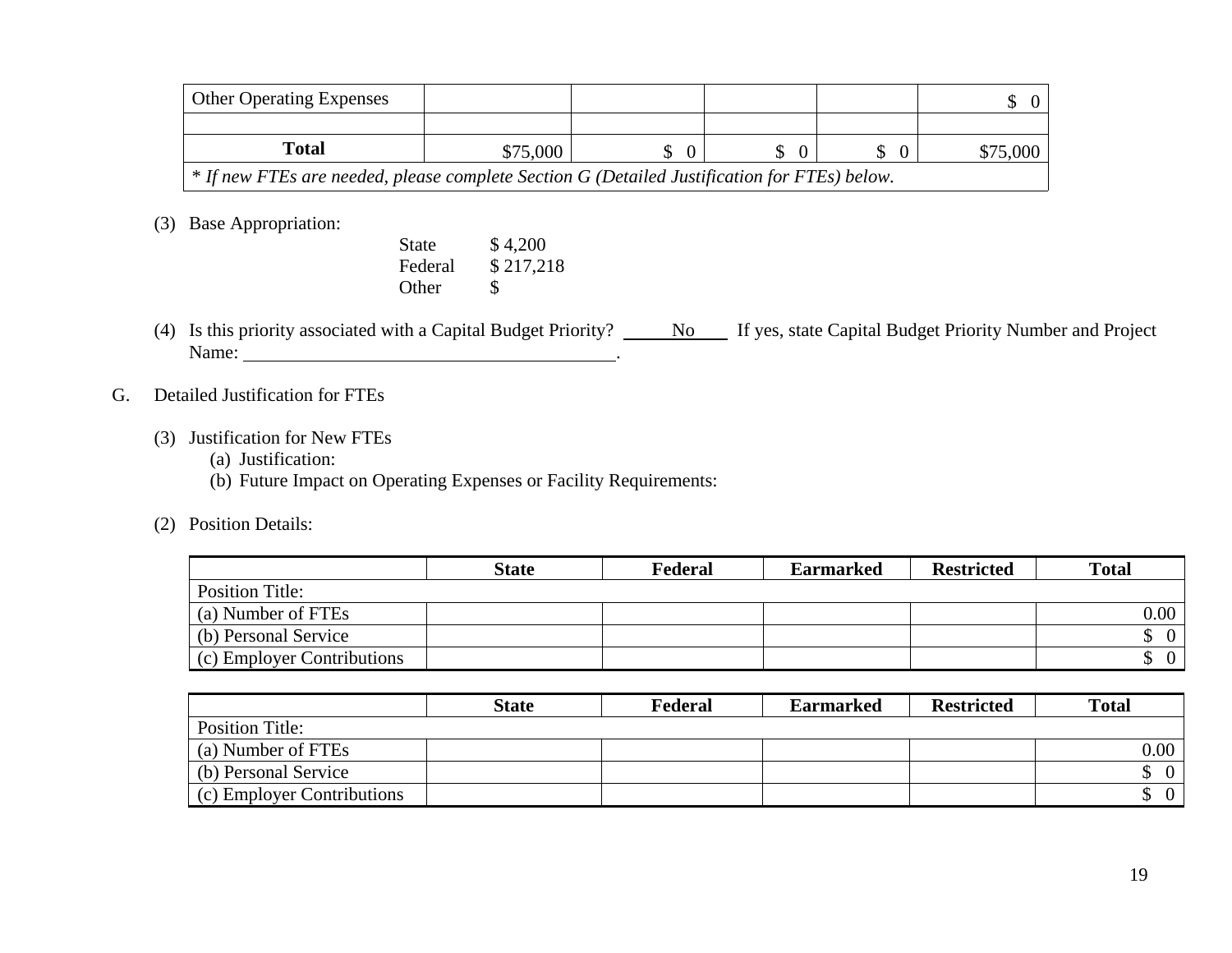(3) FTEs in Program Area per FY 2007-08 Appropriation Act:

| __ | <b>State</b> |     |
|----|--------------|-----|
|    | Federal      |     |
|    | Other        |     |
|    |              | ___ |

 Agency-wide Vacant FTEs as of July 31, 2007: % Vacant \_\_\_\_\_\_\_%

H. Other Comments:

- A. Agency Section/Code/Name: Section 29/H87/State Library
- B. Priority No.  $4$  of  $6$
- C. (1) Title: Energy Surcharge

(2) Summary Description: **Recurring annual energy "surcharge" imposed on state agencies by the General Services Division of the SC Budget and Control Board.** According to information received from General Services, this "surcharge" is for energy used over and above normal agency business hours.

(3) Strategic Goal/Action Plan *(if applicable):* Meet the information and library services requirements and expectations of key customers.

- D. Budget Program Number and Name: 01 00 00 00/Administration
- E. Agency Activity Number and Name: 867/Administration
- F. Detailed Justification for Funding
	- (1) Justification for Funding Increase: The SC State Library MUST maintain adequate 24/7 environmental controls to ensure preservation of the collections housed in both agency locations (1500 and 1430 Senate Streets) and to protect critical network equipment housed in network closets located in both buildings. The agency cannot meet the **information and library services requirements and expectations of key customers** without well maintained collections and networking equipment maintained within a 24/7 temperature controlled environment.

Annually the SC State Library is invoiced for energy "surcharges" and each year the charges become more and more oppressive. Current charges for the 1500 Senate Street building are 20% more than the amount invoiced last year (from \$45,313 to \$54,503) and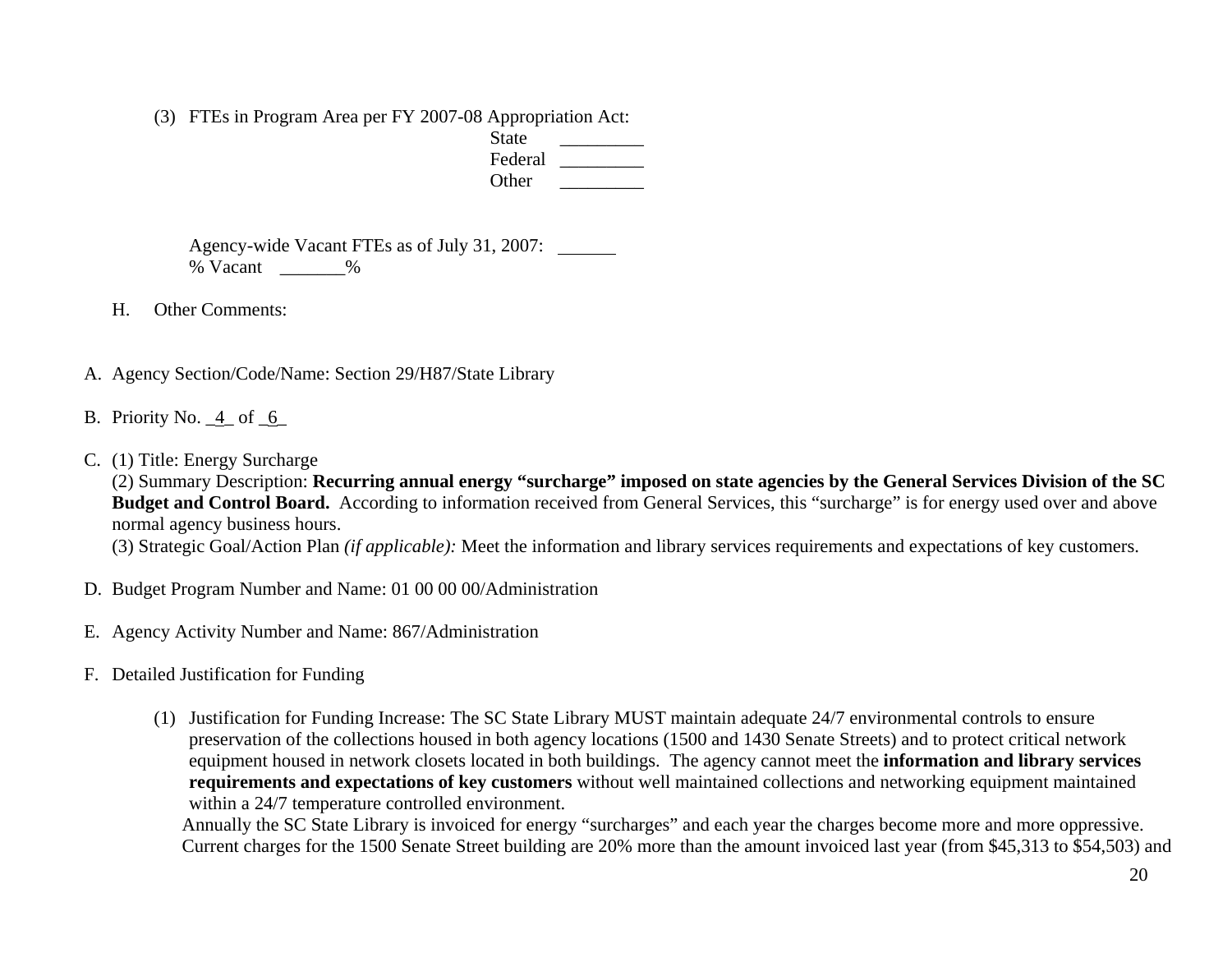charges for the 1430 Senate Street building are 41% more than last year (from \$28,143 to \$39,791). **Already functioning with an operating budget of less than 3% of the agency's overall budget (64% of the agency's total budget is pass through State Aid to public libraries), the State Library cannot possibly pay such costs without operating dollars being appropriated annually to cover the expenses.** 

- **The SC State Library maintains collections that are fragile and sensitive to changes in temperature and humidity. It would be irresponsible for the agency to shut down environmental controls at 5:00pm and leave the state's investment (approximately a \$90 million dollar investment of taxpayer dollars) vulnerable to the destruction of mold and mildew.**
- **The State Library is the main depository for South Carolina documents and a partial federal depository library. Its government documents collection includes over 94,000 SC State documents, over 264,000 federal documents, a general collection of over 300,000 books, and a microfilm collection of over 600,000 rolls. All total, the agency maintains and provides for the citizens of SC over 1.3 million items—all of which are located by the state's citizens through online access to the agency's public access catalog and are shared with the state's citizen's through facilitation of interlibrary loan via the SC Library Network (SCLN), which is operated by the IT staff of the SC State Library.**

The agency's facility at 1430 Senate Street houses more than 400,000 audio and 19,000 large print books for the state's citizens with blindness and other disabilities. These collections must also be maintained in a 24/7 temperature controlled environment. Additionally, the 1430 Senate Street building houses tens of thousands of dollars worth of audio production equipment and software used by the state's Talking Book Services (TBS) program to produce and provided recorded SC materials to citizens. **Current operating funds do not and cannot support energy "surcharges" that increase exponentially year after year, after year, after year**. Unless recurring funding, that matches the exorbitant annual increases imposed on the agency, is appropriated for this activity, the SC State Library will have no option other than refusal of the charges. The General Services Division of the SC Budget and Control Board has advised the agency that current dollars appropriated for rent for both State Library locations cover ONLY energy costs for "normal" business hours.

(2)

| FY 2008-09 Cost Estimates: | <b>State</b><br><b>Non-Recurring</b><br><b>Funds</b> | <b>State</b><br><b>Recurring</b><br><b>Funds</b> | Federal | <b>Other</b> | <b>Total</b>                    |
|----------------------------|------------------------------------------------------|--------------------------------------------------|---------|--------------|---------------------------------|
| <b>Personnel:</b>          |                                                      |                                                  |         |              |                                 |
| (a) Number of $FTEs^*$     |                                                      |                                                  |         |              | 0.00                            |
| (b) Personal Service       |                                                      |                                                  |         |              | $\updownarrow$ 0                |
| (c) Employer Contributions |                                                      |                                                  |         |              | $\begin{matrix} 0 \end{matrix}$ |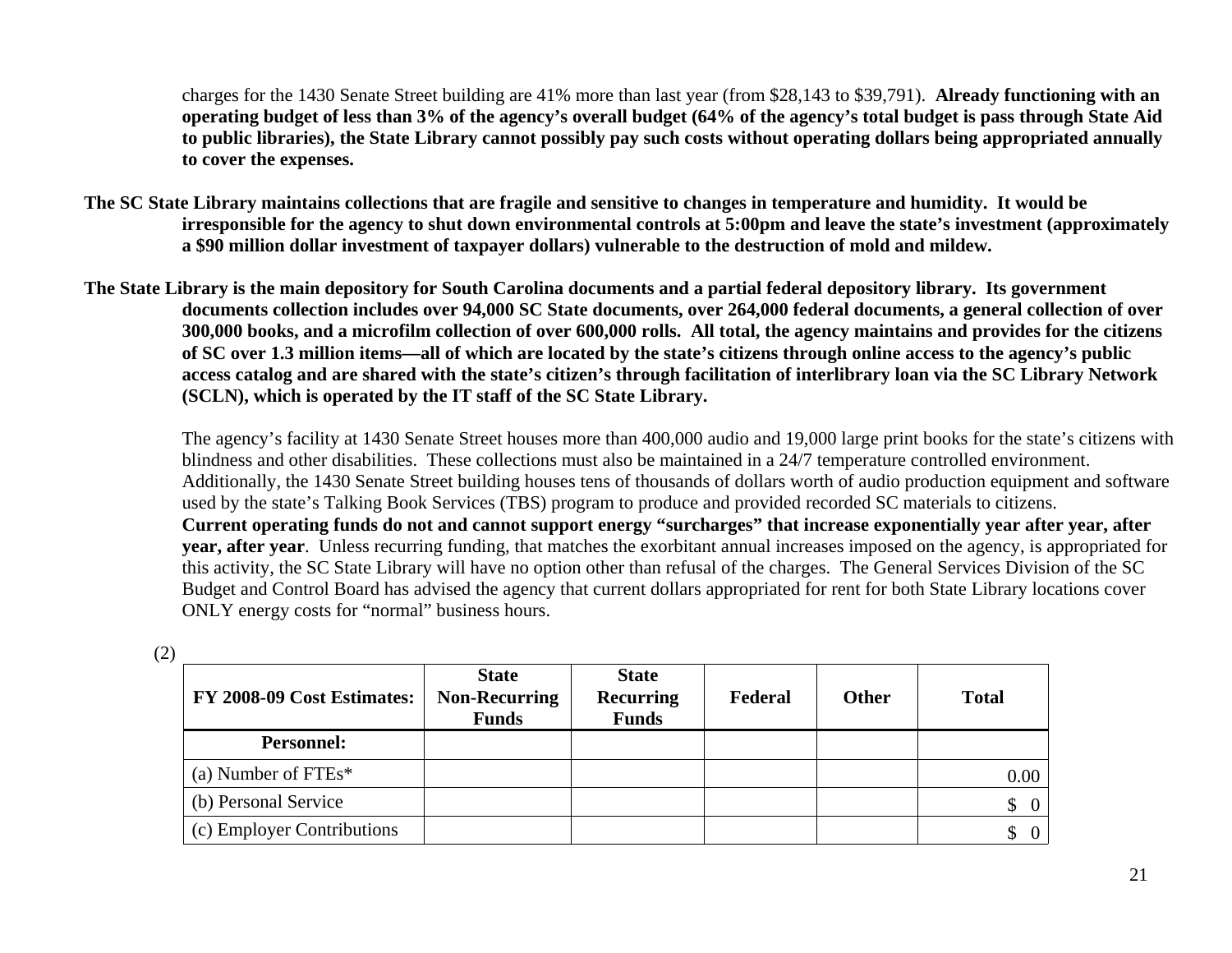| Program/Case Services                                                                        |                      |           |                            |                          | $\begin{matrix} 0 \end{matrix}$ |
|----------------------------------------------------------------------------------------------|----------------------|-----------|----------------------------|--------------------------|---------------------------------|
| Pass-Through Funds                                                                           |                      |           |                            |                          | $\begin{matrix} 0 \end{matrix}$ |
| <b>Other Operating Expenses</b>                                                              |                      | \$100,000 |                            |                          | \$100,000                       |
|                                                                                              |                      |           |                            |                          |                                 |
| <b>Total</b>                                                                                 | $\overline{0}$<br>\$ | \$100,000 | $\mathbb{S}^-$<br>$\Omega$ | <sup>S</sup><br>$\Omega$ | \$100,000                       |
| * If new FTEs are needed, please complete Section G (Detailed Justification for FTEs) below. |                      |           |                            |                          |                                 |

### (3) Base Appropriation:

State \$971,817 Federal \$ Other \$

(4) Is this priority associated with a Capital Budget Priority? If yes, state Capital Budget Priority Number and Project Name:  $\blacksquare$ 

#### G. Detailed Justification for FTEs

- (4) Justification for New FTEs
	- (a) Justification:
	- (b) Future Impact on Operating Expenses or Facility Requirements:
- (2) Position Details:

|                            | <b>State</b> | Federal | <b>Earmarked</b> | <b>Restricted</b> | <b>Total</b> |
|----------------------------|--------------|---------|------------------|-------------------|--------------|
| <b>Position Title:</b>     |              |         |                  |                   |              |
| (a) Number of FTEs         |              |         |                  |                   | 0.00         |
| (b) Personal Service       |              |         |                  |                   |              |
| (c) Employer Contributions |              |         |                  |                   |              |

|                        | <b>State</b> | Federal | <b>Earmarked</b> | <b>Restricted</b> | <b>Total</b> |
|------------------------|--------------|---------|------------------|-------------------|--------------|
| <b>Position Title:</b> |              |         |                  |                   |              |
| (a) Number of FTEs     |              |         |                  |                   | 0.00         |
| (b) Personal Service   |              |         |                  |                   |              |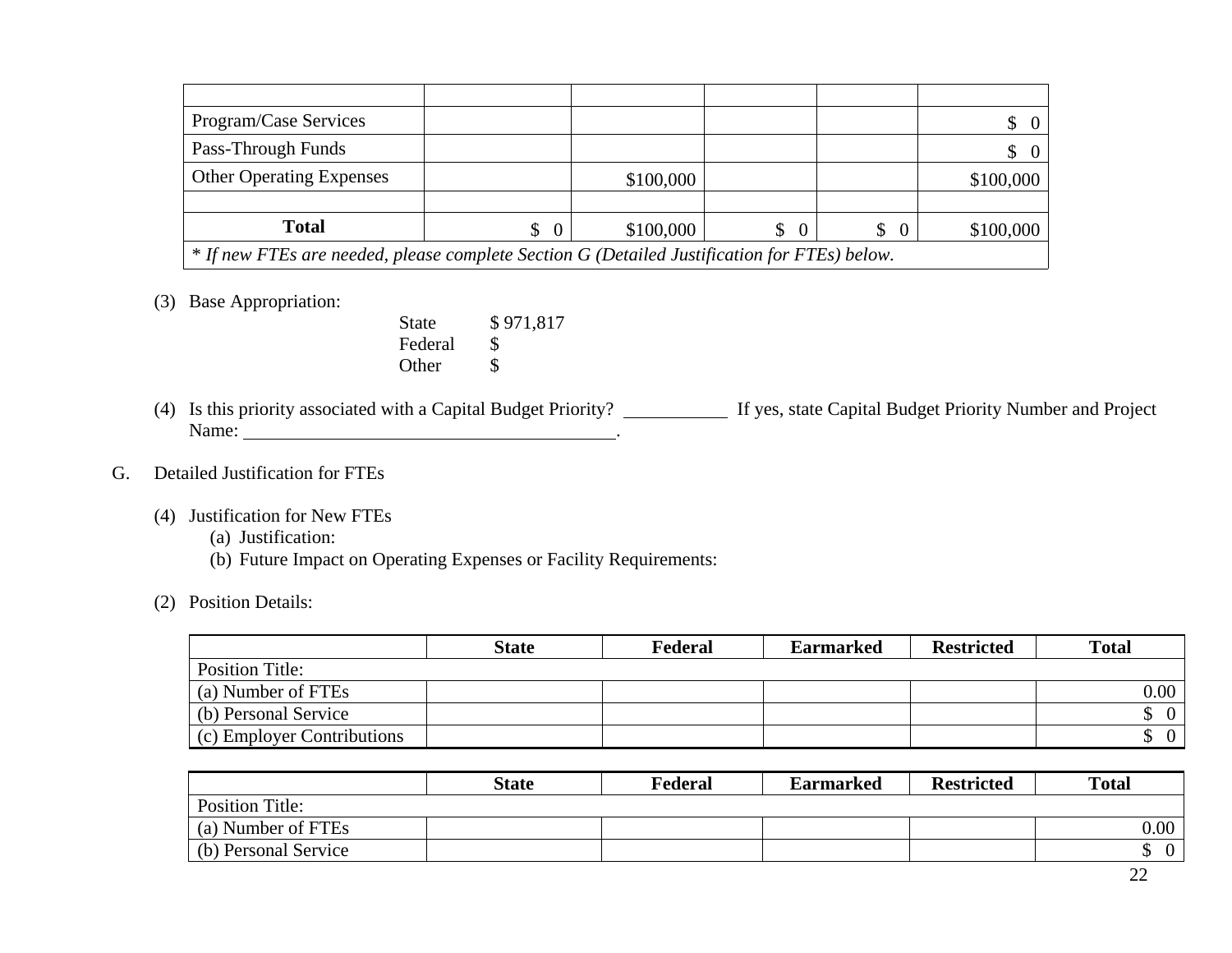| Contributions |
|---------------|
|---------------|

(3) FTEs in Program Area per FY 2007-08 Appropriation Act:

state the state of  $\overline{\mathcal{S}}$  state  $\overline{\mathcal{S}}$  Federal \_\_\_\_\_\_\_\_\_ Other  $\Box$ 

> Agency-wide Vacant FTEs as of July 31, 2007: % Vacant \_\_\_\_\_\_\_%

H. Other Comments:

A. Agency Section/Code/Name: Section 29/H87/State Library

- B. Priority No. 5 of 6
- C. (1) Title: Aid to county libraries

(2) Summary Description: **Support public library operational and resource needs by increasing State Aid to County Libraries from \$2.25 per capita to \$2.50 per capita using the 2000 census. The counties with the least population would continue to receive a minimum amount of \$60,000**. State Aid provides per capita library funding to SC's public libraries and is administered by the SC State Library for the improvement of local public library services, resources and programs statewide. Funds supplement salaries, develop collections (print and electronic), purchase technology resources (hardware/software) and other library equipment, finance networking and other telecommunications connectivity needs, etc.

 (3) Strategic Goal/Action Plan *(if applicable): (1)* **Enhance statewide delivery of information services through effective collaboration and cooperation with other entities focusing on education and learning.** Objective: Facilitate innovation for and effective governance of all libraries, but specifically public libraries through the effective management of available Library Services and Technology Act (LSTA) funding, State Aid and other state funding allocated for public library development. **(2) Enhance the ability of libraries (School, Public, Technical College, and four-year academic) to positively impact economic development.**  Objective: Revise standards for public libraries to ensure innovation, staffing of the state's libraries with qualified professional and support staffs, and enhanced information and library services to citizens. **Action Plan**: Library Development Services staff administers State Aid and provides expert guidance to public library administrators to ensure that county library State Aid budgets are adopted with balanced proportions. The agency's Finance and Business Operations staff disburses funds, provides review of annual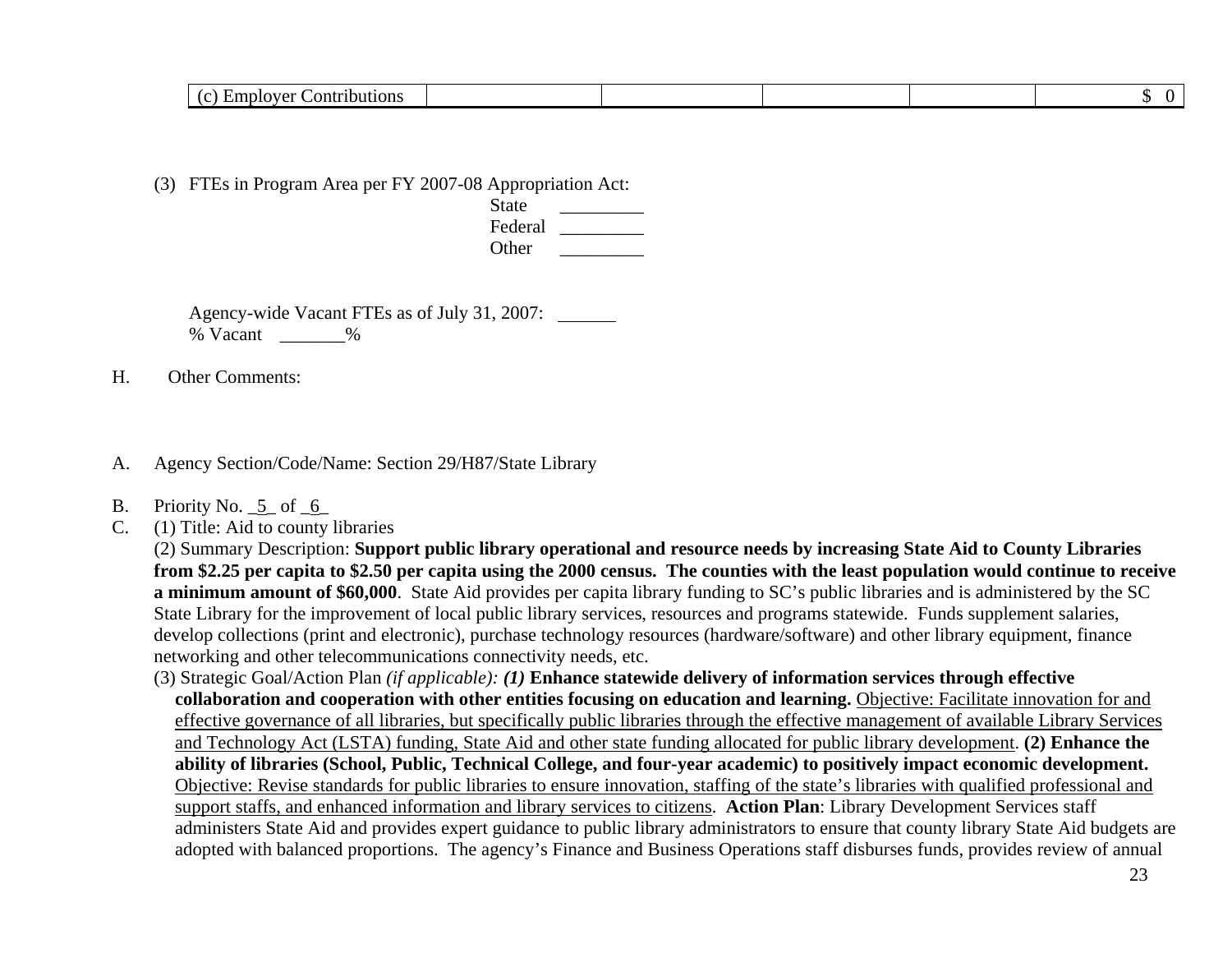audits of public library/county financial records and ensures that public library State Aid spending is compliant with the authorizing legislation.

- D. Budget Program Number and Name: 35 01 00 00/Library Development
- E. Agency Activity Number and Name: 875/Pass Through
- F. Detailed Justification for Funding
	- (1) Justification for Funding Increase: State Aid supports the information needs of local SC communities. In FY 2007, Public Libraries received \$2.25 per capita with the counties with the least population receiving a minimum amount of \$60,000. This amount was extremely helpful in redressing the problems resulting form the period 2000-2006 when the per capita aid to libraries was 85 cents. Past support by the General Assembly for State Aid per capita increases has also done much to compensate for the under-funding of State Aid that became necessary during the extended period of fiscal crisis that led to overall state government budget cuts. The SC Association of Public Library Administrators has determined that an increase in the per capita grant from \$2.25 to \$2.50 will provide additional funds that will be targeted for library materials and salaries. (No increase is requested for minimum grant of \$60,000.) Recruitment, development and retention of highly trained library staffs has been cited as a high priority need by SC's public library administrators. They also have serious concerns about low library worker salaries, the state's problematic standards and its inadequate library certification program—all of which are issues directly connected to the current inadequacy of library worker salary levels. During FY 2006, SC's General Assembly increased compensation for the state's deserving teachers to \$300 above the Southeastern average. Salaried public librarians, also vital contributors to the educational improvement of the state's students (both K-12 and adult learners) were not included in the salary adjustment. Several counties rely on State Aid funds to supplement local dollars allocated for library salaries, many of which are so low that without State Aid, these libraries would not be able to attract or retain essential library professional and support staff.

A March 2007 issue of the *Marion County News* quoted the Marion County Library Board Chair's comments on the FY 2008 per capita and minimum grant increases. His comments, which follow, are highly indicative of the value that many county officials place on the importance of State Aid to county libraries.

*"The per capita increase could help public libraries add 41,409 new books…South Carolina public libraries have approximately 30% fewer books per capita comported to the national averages. Increasing the minimum State Aid…will help some of our neediest citizens utilize good public library resources."* 

The positive impact of the State Aid funds on the quality of life of the state's citizens cannot be overstated. FY 2006 public library statistics showed that more than 2.3 million of the state's citizens were registered public library cardholders (this figure represents 58% of the state's population, per the 2000 US Census), 15.2 million visited SC public libraries, 8.3 million logged virtual visits,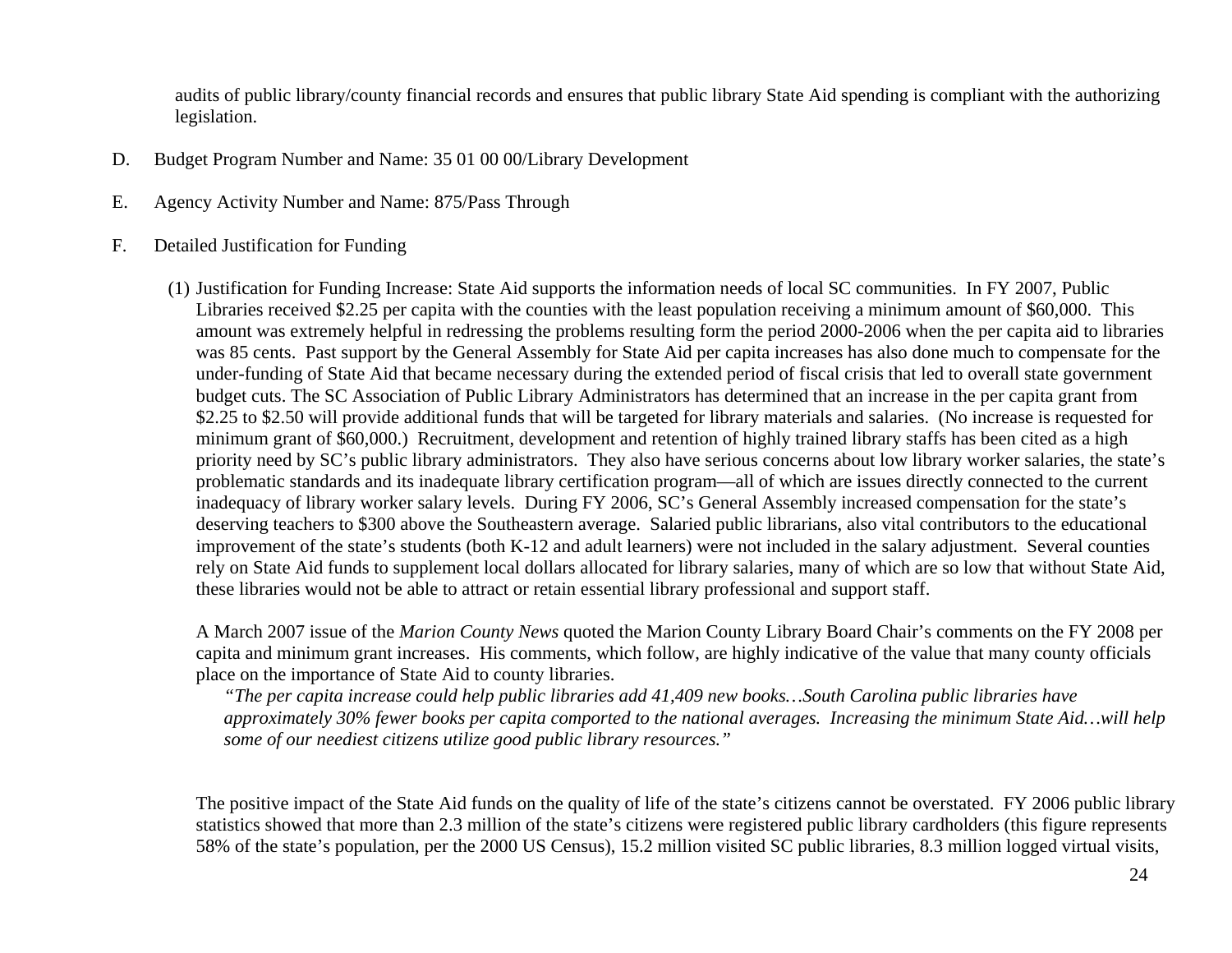5.1 million used electronic resources, and SC public library users checked out 21.5 million items. Additionally, SC's public libraries provided training for library users (1,894 sessions), served as the only access to online information for many of the state's underprivileged citizens, and provided varied programming for all ages (739,126 citizens attended 27,931 public library sponsored programs).

No other source of funds is available for this priority.

Authorization: Code of Laws, SC, Chapter 75, Statutory Authority: 1976 Code, Section 60-1-80 (b), Regulation 75-1 as revised May 26, 2000, Use of State Aid Funds; Section 60-1-90.

**Collaborations with other entities related to this priority include**: The SC Association of Public Library Administrators. (SC APLA)

*Note: See the agency's 2006-2007 Accountability Report, Section III, Category 7, Results, Programs and Services: Library Development Services; 7.3, Key Measures of Financial Performance; and 7.5, Key Measures of Regulatory/Legal Compliance.*

| FY 2008-09 Cost Estimates:                                                                   | <b>State</b><br><b>Non-Recurring</b><br><b>Funds</b> | <b>State</b><br><b>Recurring</b><br><b>Funds</b> | Federal        | <b>Other</b>                    | <b>Total</b>     |
|----------------------------------------------------------------------------------------------|------------------------------------------------------|--------------------------------------------------|----------------|---------------------------------|------------------|
| <b>Personnel:</b>                                                                            |                                                      |                                                  |                |                                 |                  |
| (a) Number of $FTEs*$                                                                        |                                                      |                                                  |                |                                 | $0.00\,$         |
| (b) Personal Service                                                                         |                                                      |                                                  |                |                                 | \$0              |
| (c) Employer Contributions                                                                   |                                                      |                                                  |                |                                 | \$0              |
|                                                                                              |                                                      |                                                  |                |                                 |                  |
| Program/Case Services                                                                        |                                                      | 951,890                                          |                |                                 | \$951,890        |
| Pass-Through Funds                                                                           |                                                      |                                                  |                |                                 | \$0              |
| <b>Other Operating Expenses</b>                                                              |                                                      |                                                  |                |                                 | $\updownarrow$ 0 |
|                                                                                              |                                                      |                                                  |                |                                 |                  |
| <b>Total</b>                                                                                 | $\mathcal{S}$<br>$\overline{0}$                      | \$951,890                                        | \$<br>$\Omega$ | $\begin{matrix} 0 \end{matrix}$ | \$951,890        |
| * If new FTEs are needed, please complete Section G (Detailed Justification for FTEs) below. |                                                      |                                                  |                |                                 |                  |

(2)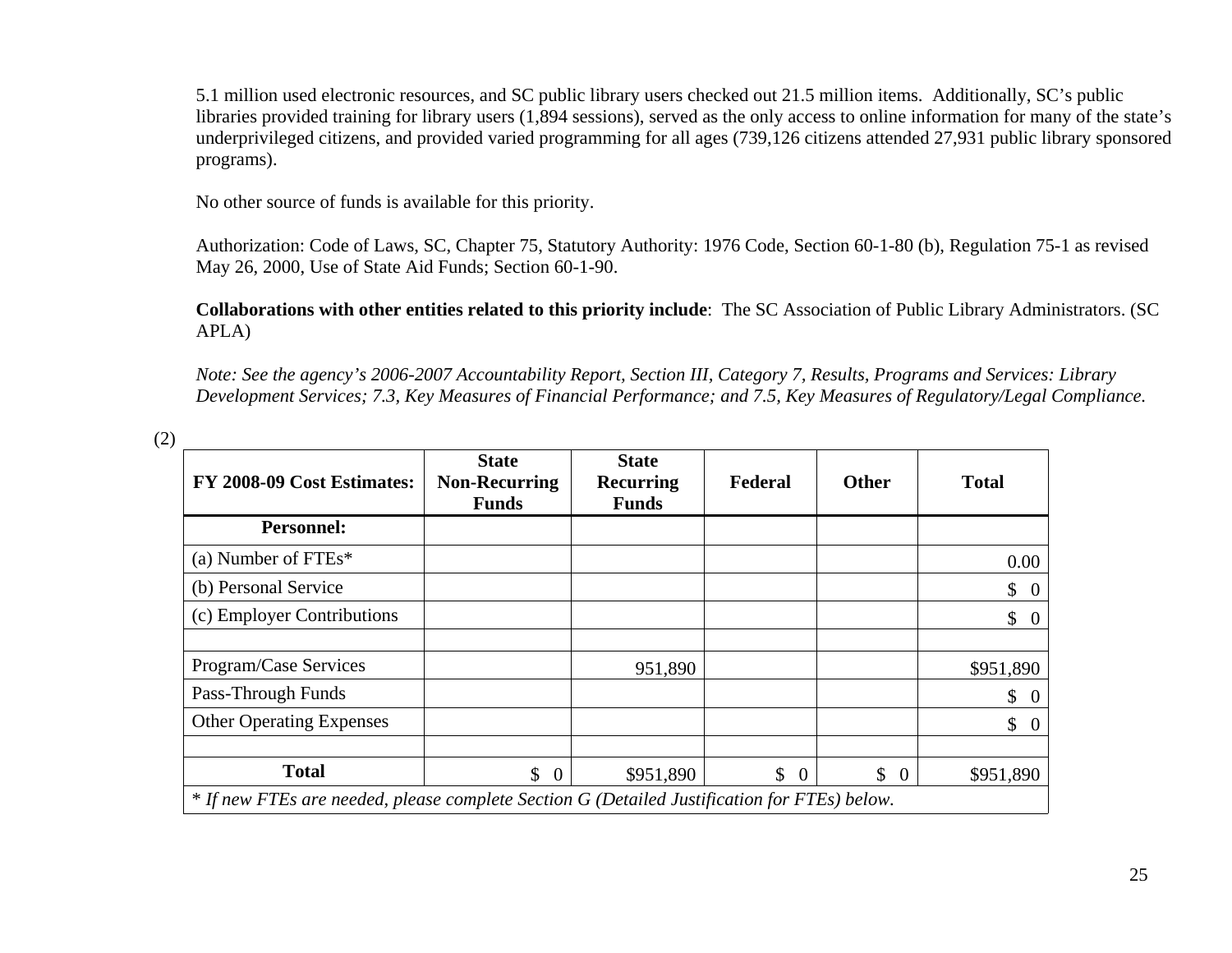(3) Base Appropriation:

State \$9,224,870 Federal \$ Other \$

- (4) Is this priority associated with a Capital Budget Priority?  $\underline{\qquad No\qquad}$  yes, state Capital Budget Priority Number and Project Name: the contract of the contract of the contract of the contract of the contract of the contract of the contract of the contract of the contract of the contract of the contract of the contract of the contract of the cont
- G. Detailed Justification for FTEs
	- (5) Justification for New FTEs
		- (a) Justification:
		- (b) Future Impact on Operating Expenses or Facility Requirements:
	- (2) Position Details:

|                            | <b>State</b> | Federal | <b>Earmarked</b> | <b>Restricted</b> | <b>Total</b>   |
|----------------------------|--------------|---------|------------------|-------------------|----------------|
| <b>Position Title:</b>     |              |         |                  |                   |                |
| (a) Number of FTEs         |              |         |                  |                   | $0.00\,$       |
| (b) Personal Service       |              |         |                  |                   | $\overline{0}$ |
| (c) Employer Contributions |              |         |                  |                   | $\overline{0}$ |

|                            | <b>State</b> | Federal | <b>Earmarked</b> | <b>Restricted</b> | <b>Total</b> |
|----------------------------|--------------|---------|------------------|-------------------|--------------|
| Position Title:            |              |         |                  |                   |              |
| (a) Number of FTEs         |              |         |                  |                   | $0.00\,$     |
| (b) Personal Service       |              |         |                  |                   |              |
| (c) Employer Contributions |              |         |                  |                   |              |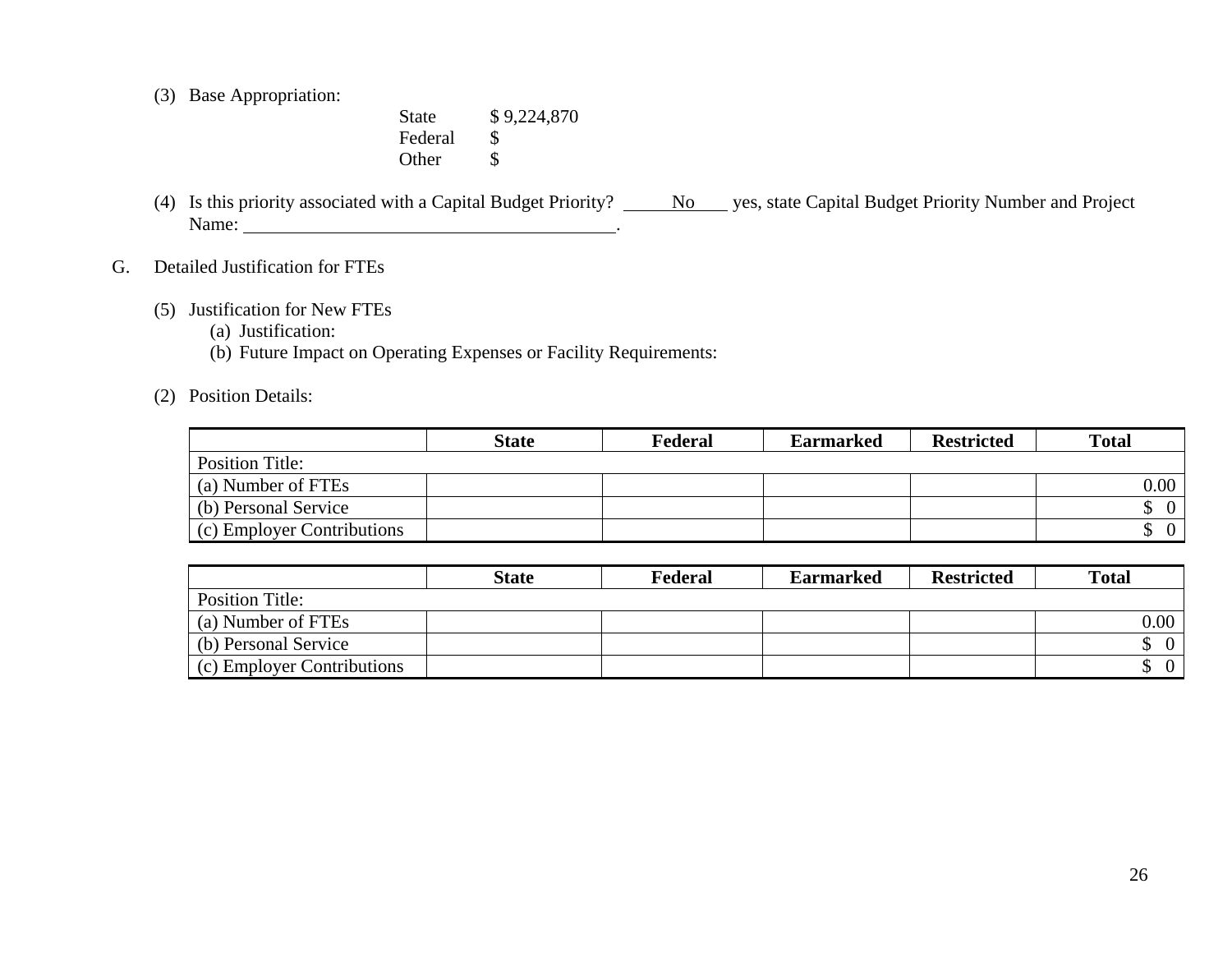(3) FTEs in Program Area per FY 2007-08 Appropriation Act:

| <b>State</b> |  |
|--------------|--|
| Federal      |  |
| Other        |  |

 Agency-wide Vacant FTEs as of July 31, 2007: % Vacant \_\_\_\_\_\_\_%

H. Other Comments:

- A. Agency Section/Code/Name: **Section 29/H87/State Library**
- B. **Priority No. \_6\_ of \_6 \_**
	- D. (1) Title: **Lottery Technology Funds for SC's Public Libraries: Pass Through Aid**
		- (2) Summary Description: **Provision of Education Lottery Funds to each County Library in the amount of \$50,000 (\$2.3 million).** This funding request, supported by the SC Association of Public Library Administrators (SC APLA), is for a recurring appropriation from the Education Lottery Account. These funds will be used for technology purposes such as: the purchase of computer workstations (end-user technology), the provision of bandwidth to support additional machines, the provision of hardware and software for digitization of important and unique local and historical documents and photographs, the purchase of access to electronic resources needed to meet information needs unique to the varied local communities served by each county library (these will be electronic resources selected and marketed as compliments to the quality information databases provided to citizens through DISCUS, SC's Virtual Library), and providing the means for county libraries to keep their technology resources up-to-date.

 (3) Strategic Goal/Action Plan *(if applicable): (2)* Enhance statewide delivery of information services through effective collaboration and cooperation with other entities focusing on education and learning.

- D. Budget Program Number and Name: **NEW**
- E. Agency Activity Number and Name: **NEW**
- F. Detailed Justification for Funding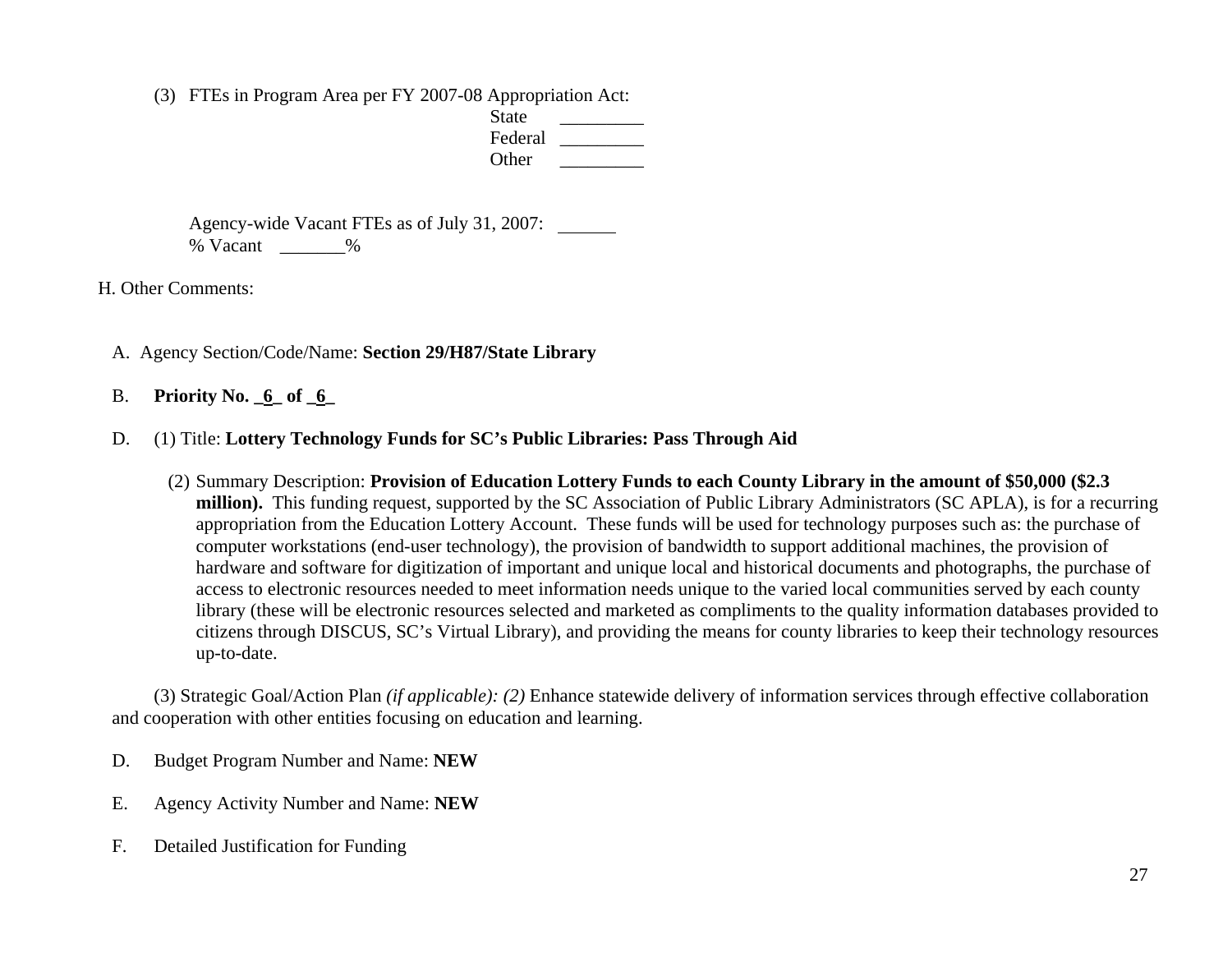(1) Justification for Funding Increase: Although the state's public library directors are grateful for excess unclaimed prize funds allocated to improve public libraries for the state's citizens, many remain negatively impacted by the absence of recurring Lottery technology funds—especially small and medium sized libraries. As past lottery allocations have been used to supplement existing funds (from all available sources), without recurring funds many public library administrators cannot plan for continuation of existing or implement new technology projects. The uncertainty as to whether or not and what amount of unclaimed prize funds may be provided per fiscal year continues to impede planning for technology service improvements. For example, the loss of lottery funds in FY 2006 left 11 of the smallest counties, even with State Aid increased to \$2 per capita, with less state funds than provided to them in FY 2005. Approval of this request for recurring lottery funds is a key SC APLA budget funding priority.

Related FY 2006 Public Library Statistics:

- 265 total current electronic serial subscriptions
- 49,298 total electronic books
- 522 total databases
- $\blacksquare$  4,862 Internet stations (2,790 for the public)

The following is a sampling of how lottery dollars allocated in previous fiscal years improved the technological landscape of the state's public libraries:

■ Fairfield – Monitors for public access computers, licenses for computer software, network switches, etc.

*"Having a dedicated source for funding for technology expenses has allowed the library to keep pace with the public's demand for more sophisticated online services and to provide staff with updated tools for in-house tasks.*" – Library Director, Fairfield County Public Library

 Georgetown – Servers, authority control data processing, laptops for the bookmobile, public computers, Firebox (firewall security), and anti-virus software, salary for FTE IT professional, etc.

*"The money enabled us to participate in the development of a new library consortium encompassing a number of counties in a common IT structure, with significant improvements in services and large fiscal savings for the public.*" – Library Director, Georgetown County Library

Marion – Computer hardware software and peripherals, and technology consultant services.

*"There is no question that lottery funding, both surplus and "regular," has had a huge positive impact on what we have been able to do for our citizens. Money spent for computer tables, stools, laser color printers and the like has improved the look of our libraries, and has enabled our users to work more comfortably than before and to produce more acceptable finished products." –* Library Director, Marion County Library

■ Oconee – Telecommunications hardware/software (hubs routers, etc.), public access computers, children's software, etc. Office/Windows software licenses, printers, anti-virus software, technology training for staff, etc.

*"Library money purchased new networking hardware for several locations, replacing old hubs and switches that caused a data*  bottleneck during busy times. This allowed patrons and staff to continue working online during time periods when the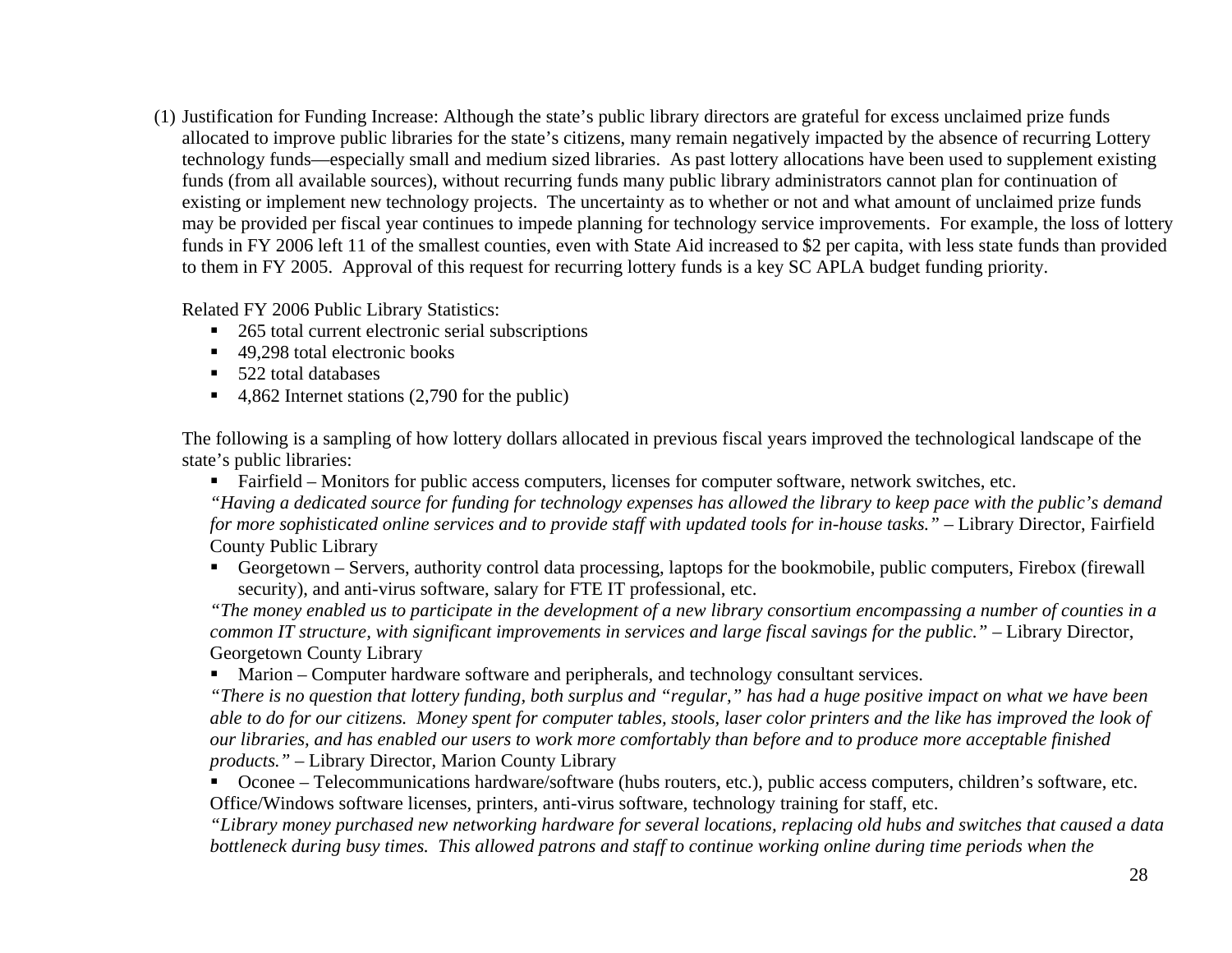*computers were being heavily used…[prior to the lottery purchases] circulation transactions could not be processed immediately and staff and patrons had to wait for the computer to 'catch up'.*" – Director, Oconee County Public Library

 Saluda – Public access computers, T1 lines, anti-virus software, large screen monitors, online subscription costs, etc. *"Most of our public is…miles away from the nearest university or community college, so we've installed a 50-inch plasma monitor connected to an SCETV satellite so that we can offer continuing education courses. The plasma screen also serves us well when we provide computer instruction for our citizens or host meetings of the library board and other organizations. We increased the number of patron computers from four old units with outmoded software to a dozen of the latest wireless Dells. Since many of our patrons do not have computer and Internet access at home, we upgraded our interface to a T1 that now affords the browsing public fast access to the web…The result has been a substantial up tick in patron computer use…" --*  Director, Saluda County Library.

| FY 2008-09 Cost Estimates:                                                                   | <b>State</b><br><b>Non-Recurring</b><br><b>Funds</b> | <b>State</b><br><b>Recurring</b><br><b>Funds</b> | Federal                  | <b>Other</b>                   | <b>Total</b>                   |
|----------------------------------------------------------------------------------------------|------------------------------------------------------|--------------------------------------------------|--------------------------|--------------------------------|--------------------------------|
| <b>Personnel:</b>                                                                            |                                                      |                                                  |                          |                                |                                |
| (a) Number of $FTEs^*$                                                                       |                                                      |                                                  |                          |                                | 0.00                           |
| (b) Personal Service                                                                         |                                                      |                                                  |                          |                                | \$<br>$\boldsymbol{0}$         |
| (c) Employer Contributions                                                                   |                                                      |                                                  |                          |                                | \$<br>$\theta$                 |
|                                                                                              |                                                      |                                                  |                          |                                |                                |
| Program/Case Services                                                                        |                                                      |                                                  |                          |                                | $\mathbb{S}$<br>$\overline{0}$ |
| Pass-Through Funds                                                                           | 2,300,000                                            |                                                  |                          |                                | \$2,300,000                    |
| <b>Other Operating Expenses</b>                                                              |                                                      |                                                  |                          |                                | \$<br>0                        |
|                                                                                              |                                                      |                                                  |                          |                                |                                |
| <b>Total</b>                                                                                 | \$2,300,000                                          | $\begin{matrix} 0 \end{matrix}$                  | $\mathbb{S}$<br>$\Omega$ | $\mathbb{S}$<br>$\overline{0}$ | \$2,300,000                    |
| * If new FTEs are needed, please complete Section G (Detailed Justification for FTEs) below. |                                                      |                                                  |                          |                                |                                |

(2)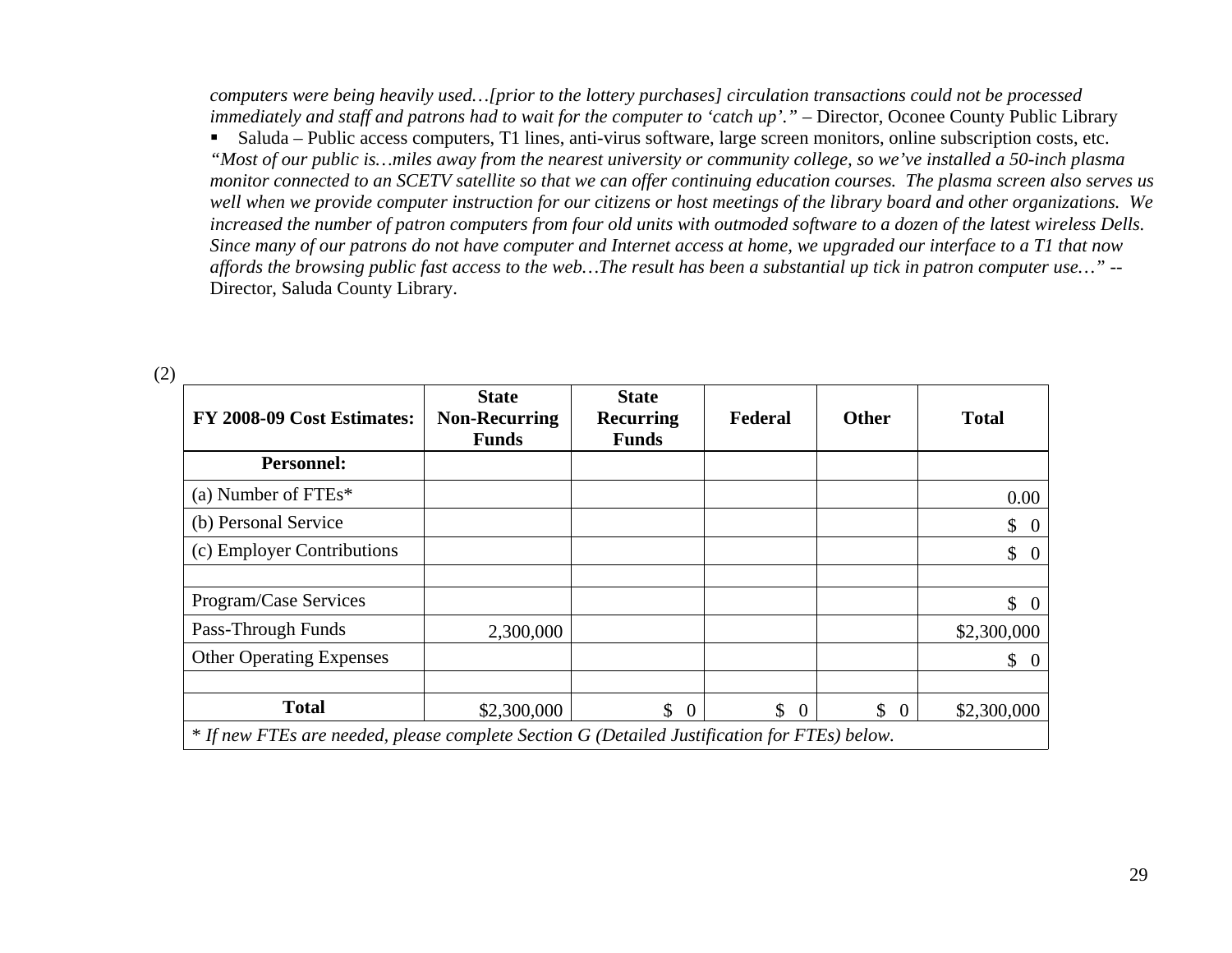(3) Base Appropriation:

State \$ Federal \$ Other \$

- (4) Is this priority associated with a Capital Budget Priority? If yes, state Capital Budget Priority Number and Project Name: the contract of the contract of the contract of the contract of the contract of the contract of the contract of the contract of the contract of the contract of the contract of the contract of the contract of the cont
- G. Detailed Justification for FTEs
	- (6) Justification for New FTEs
		- (a) Justification:
		- (b) Future Impact on Operating Expenses or Facility Requirements:
	- (2) Position Details:

|                            | <b>State</b> | Federal | <b>Earmarked</b> | <b>Restricted</b> | <b>Total</b>   |
|----------------------------|--------------|---------|------------------|-------------------|----------------|
| <b>Position Title:</b>     |              |         |                  |                   |                |
| (a) Number of FTEs         |              |         |                  |                   | $0.00\,$       |
| (b) Personal Service       |              |         |                  |                   | $\overline{0}$ |
| (c) Employer Contributions |              |         |                  |                   | $\overline{0}$ |

|                            | <b>State</b> | Federal | <b>Earmarked</b> | <b>Restricted</b> | <b>Total</b>   |
|----------------------------|--------------|---------|------------------|-------------------|----------------|
| Position Title:            |              |         |                  |                   |                |
| (a) Number of FTEs         |              |         |                  |                   | $0.00\,$ $\,$  |
| (b) Personal Service       |              |         |                  |                   | $\overline{0}$ |
| (c) Employer Contributions |              |         |                  |                   | $\overline{0}$ |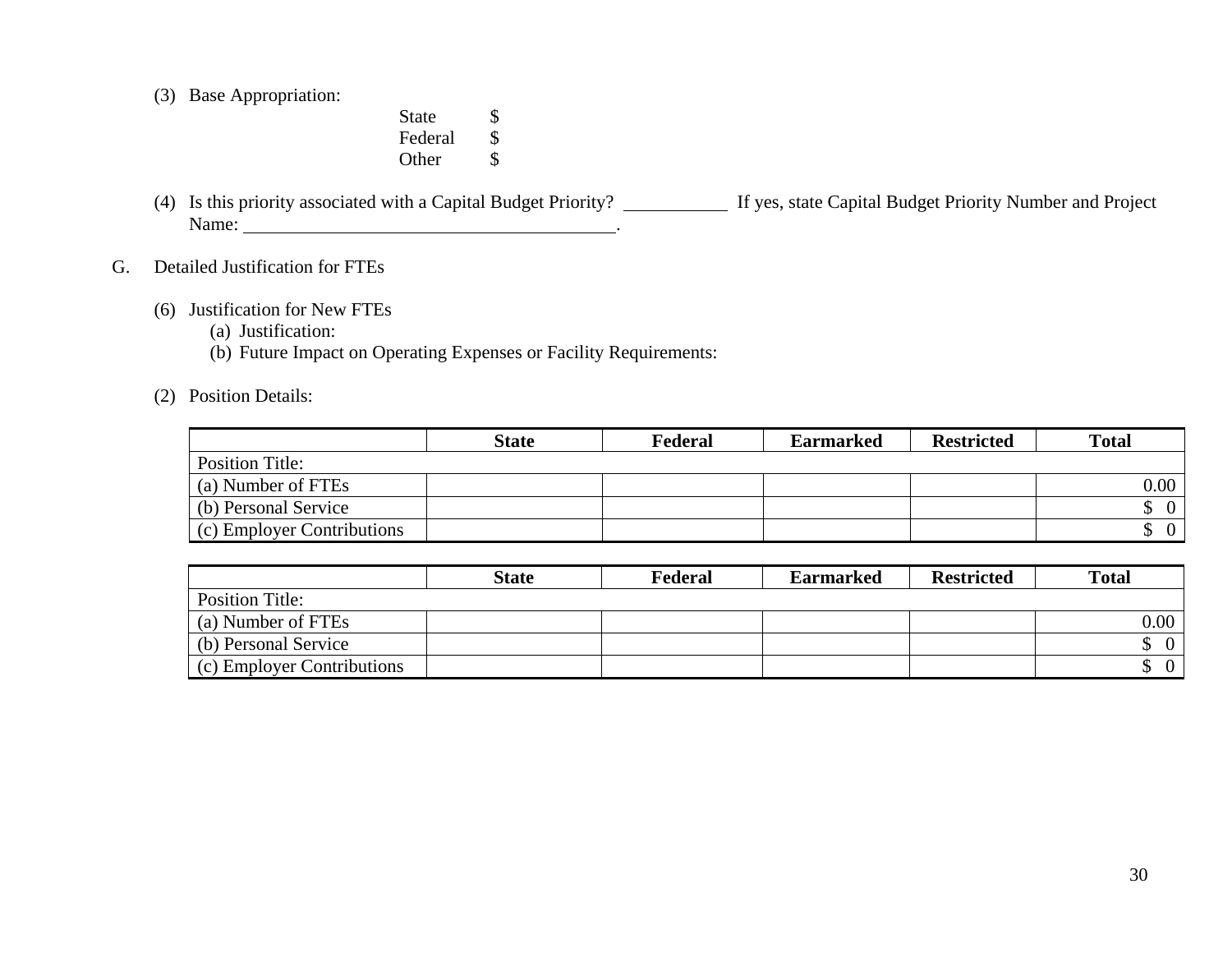(3) FTEs in Program Area per FY 2007-08 Appropriation Act:

 $\overline{\phantom{a}}$  Federal \_\_\_\_\_\_\_\_\_ Other \_\_\_\_\_\_\_\_\_

 Agency-wide Vacant FTEs as of July 31, 2007: % Vacant \_\_\_\_\_\_\_%

H. Other Comments: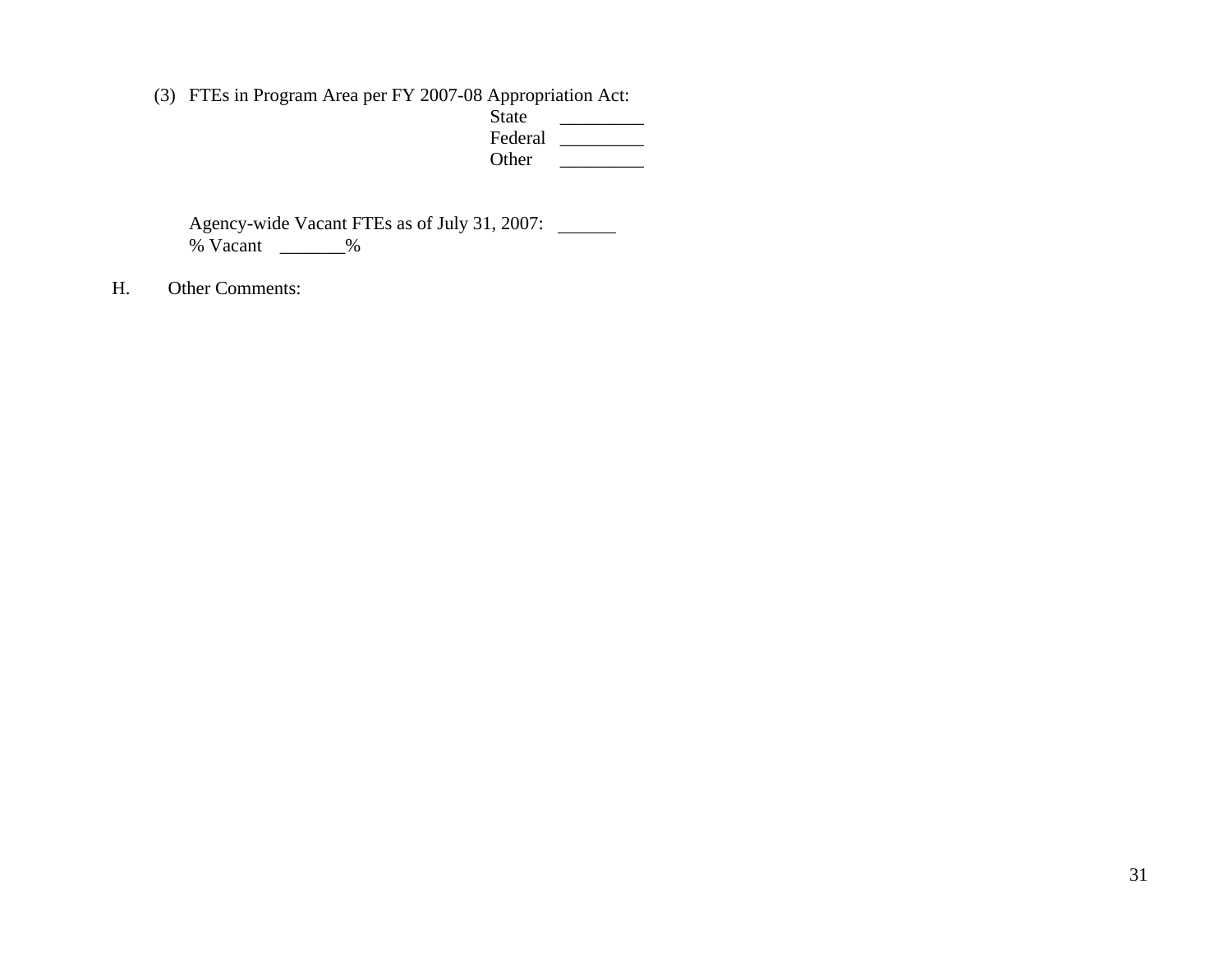# **FY 2008-09 COST SAVINGS & ACTIVITY PRIORITY ADDENDUM**

# I. PRIORITY ASSESSMENT OF ACTIVITIES – HIGHEST PRIORITIES

A. Agency Section/Code/Name: Section 29/H87/State Library

| D.                                                                        |                |             |                      |                           |                |              |                |
|---------------------------------------------------------------------------|----------------|-------------|----------------------|---------------------------|----------------|--------------|----------------|
| <b>Priority Assessment of Activities -</b><br><b>Highest Priorities</b>   | <b>General</b> | Federal     | Supplemental         | Capital<br><b>Reserve</b> | <b>Other</b>   | <b>Total</b> | <b>FTEs</b>    |
| Activity Number & Name:<br>867/Administration                             | 1,465,364      | 92,708      | $\Omega$             | $\Omega$                  | 5,000          | \$1,563,072  | $\tau$         |
| Activity Number & Name:<br>869/Information Technology Services            | 4,200          | 217,218     | $\overline{0}$       | $\overline{0}$            | $\Omega$       | \$221,418    | $\overline{4}$ |
| Activity Number & Name:<br>870/DISCUS-South Carolina's Virtual<br>Library | 2,381,912      | 389,106     | $\overline{0}$       | $\overline{0}$            | $\overline{0}$ | \$2,771,018  | 2              |
| Activity Number & Name: 868/Talking<br><b>Book Services</b>               |                | 518,928     | $\overline{0}$       | $\overline{0}$            | 25,000         | \$543,928    | 12             |
| Activity Number & Name: 873/Library<br><b>Development Services</b>        | 233,972        | 563,894     | $\overline{0}$       | $\overline{0}$            |                | \$797,866    | $\overline{4}$ |
| TOTAL OF HIGHEST PRIORITES                                                | \$4,085,448    | \$1,781,854 | \$<br>$\overline{0}$ | \$<br>$\overline{0}$      | \$30,000       | \$5,897,302  | 29.00          |

B.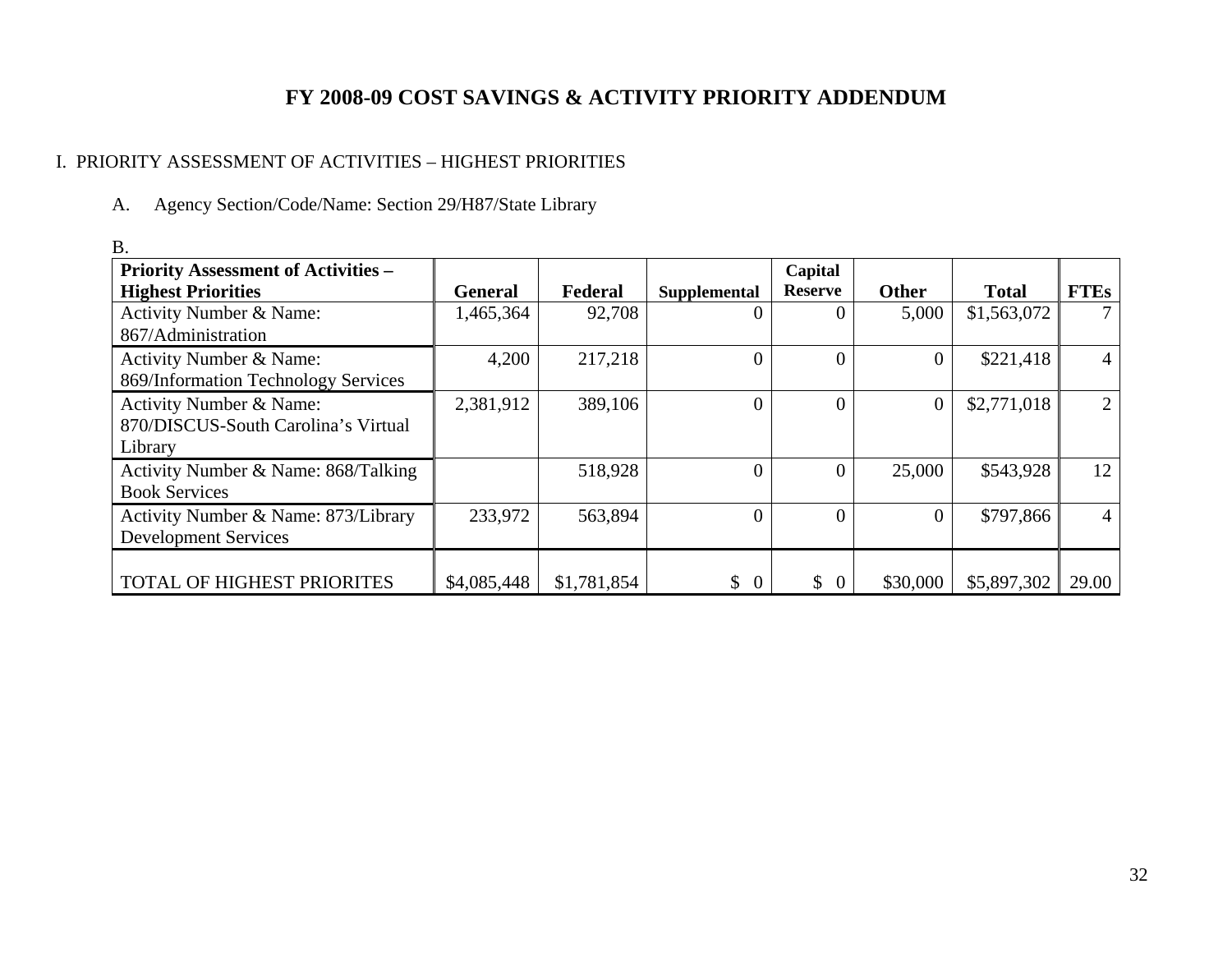# **FY 2008-09 ACTIVITY PRIORITY ADDENDUM**

# II. PRIORITY ASSESSMENT OF ACTIVITIES – LOWEST PRIORITIES

## **A. Agency Section/Code/Name: Section 29/H87/State Library**

 B. Agency Activity Number and Name: Pass Through: 73.12-IV Individual County Libraries (Florence County Lib. System, /Johnsonville Branch Library)

C. Explanation of Lowest Priority Status: These funds are provided to support specific county library system building projects. The State Library retains no administrative costs to support the overhead associated with these funds. As many as four (4) professional/managerial staff are involved in the planning, consulting, and administering of these dollars. No FTE savings are realized by the elimination of these funds.

| <b>Estimate of Savings:</b>     | <b>General</b>       | Federal | <b>Supplemental</b> | Capital<br><b>Reserve</b> | <b>Other</b>   | <b>Total</b>     |
|---------------------------------|----------------------|---------|---------------------|---------------------------|----------------|------------------|
| <b>Personnel:</b>               |                      |         |                     |                           |                |                  |
| (a) Number of FTEs              | 0                    |         |                     | $\overline{0}$            |                | $0.00\,$         |
| (b) Personal Service            | $\overline{0}$       |         | 0                   | $\overline{0}$            | $\Omega$       | $\updownarrow$ 0 |
| (c) Employer Contributions      | $\overline{0}$       |         |                     | 0                         |                | $\$\ 0$          |
|                                 |                      |         |                     |                           |                |                  |
| Program/Case Services           | $\overline{0}$       | 0       | 550,000             | $\overline{0}$            |                | \$550,000        |
| Pass-Through Funds              | $\overline{0}$       |         |                     | 0                         |                | $\updownarrow$ 0 |
| <b>Other Operating Expenses</b> | 0                    | 0       | 0                   | $\theta$                  | $\Omega$       | $\updownarrow$ 0 |
|                                 |                      |         |                     |                           |                |                  |
| <b>Total</b>                    | \$<br>$\overline{0}$ | \$<br>0 | \$550,000           | \$<br>$\mathbf{0}$        | \$<br>$\theta$ | \$550,000        |

D. Estimate of Savings:

 $\ddot{\phantom{0}}$ 

 E. Activity Impact (*Describe the impact on the activity affected including the impact on customers and clients.*): In many cases the impact on individual libraries can be formidable. The aging infrastructure of our library system is in need of repair or replacement. The ability of the existing facilities to support 21<sup>st</sup> century technology is in many cases questionable. The appearance, condition of HVAC systems, etc. are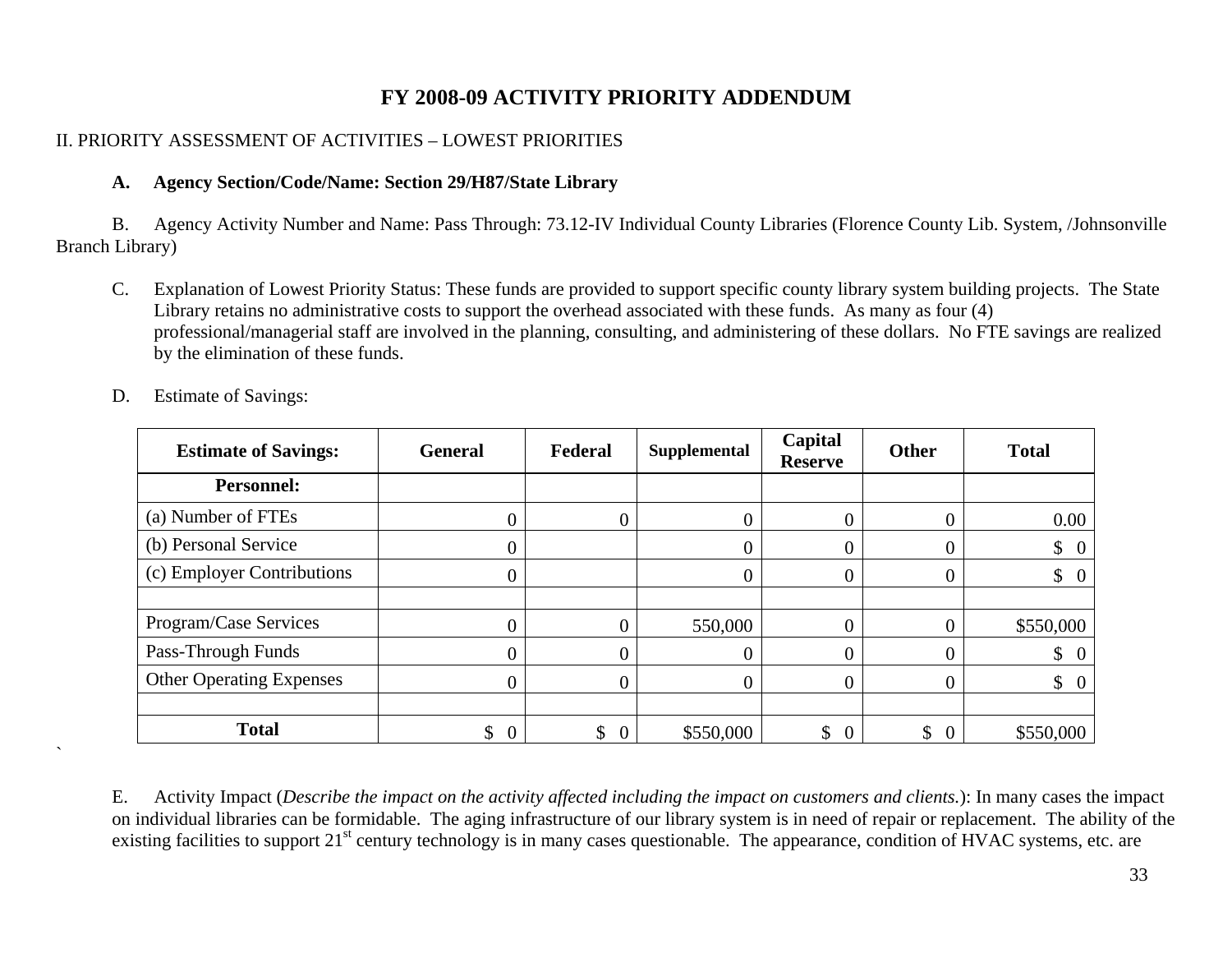detriments to the use of the facilities and hence to the intellectual well being of the communities in which libraries in need of repair or replacement is in jeopardy. Comments made by the Florence County Library director, upon learning of the appropriation for the library, best illustrate what these type funds mean to the communities that receive them, "…the funds are much needed to better accommodate the county and the children…libraries are key to helping the community."

## **A. Agency Section/Code/Name: Section 29/H87/State Library**

B. Agency Activity Number and Name: Pass Through: 73.12-IV Individual County Libraries (Darlington County Lib)

 C. Explanation of Lowest Priority Status: These funds are provided to support specific county library system building projects. For the Darlington County Library System, the funds were appropriated to provide a new Society Hill branch library. The State Library retains no administrative costs to support the overhead associated with these funds. As many as four (4) professional/managerial staff are involved in the planning, consulting, and administering of these dollars. No FTE savings are realized by the elimination of these funds.

| <b>Estimate of Savings:</b>     | <b>General</b>       | Federal | <b>Supplemental</b> | Capital<br><b>Reserve</b> | Other | <b>Total</b>                    |
|---------------------------------|----------------------|---------|---------------------|---------------------------|-------|---------------------------------|
| <b>Personnel:</b>               |                      |         |                     |                           |       |                                 |
| (a) Number of FTEs              |                      |         | 0                   |                           |       | 0.00                            |
| (b) Personal Service            | 0                    |         | 0                   | 0                         |       | $\updownarrow$ 0                |
| (c) Employer Contributions      | 0                    |         | 0                   | 0                         |       | $\updownarrow$ 0                |
|                                 |                      |         |                     |                           |       |                                 |
| Program/Case Services           | 0                    |         | 125,000             |                           |       | \$125,000                       |
| Pass-Through Funds              | 0                    |         | 0                   |                           |       | $\updownarrow$ 0                |
| <b>Other Operating Expenses</b> | 0                    |         | 0                   | 0                         |       | $\begin{matrix} 0 \end{matrix}$ |
|                                 |                      |         |                     |                           |       |                                 |
| <b>Total</b>                    | \$<br>$\overline{0}$ | \$      | \$125,000           | \$<br>$\overline{0}$      | \$    | \$125,000                       |

D. Estimate of Savings:

 $\overline{\phantom{a}}$ 

 E. Activity Impact (*Describe the impact on the activity affected including the impact on customers and clients.*): In many cases the impact on individual libraries can be formidable. The aging infrastructure of our library system is in need of repair or replacement. The ability of the existing facilities to support 21<sup>st</sup> century technology is in many cases questionable. The appearance, condition of HVAC systems, etc. are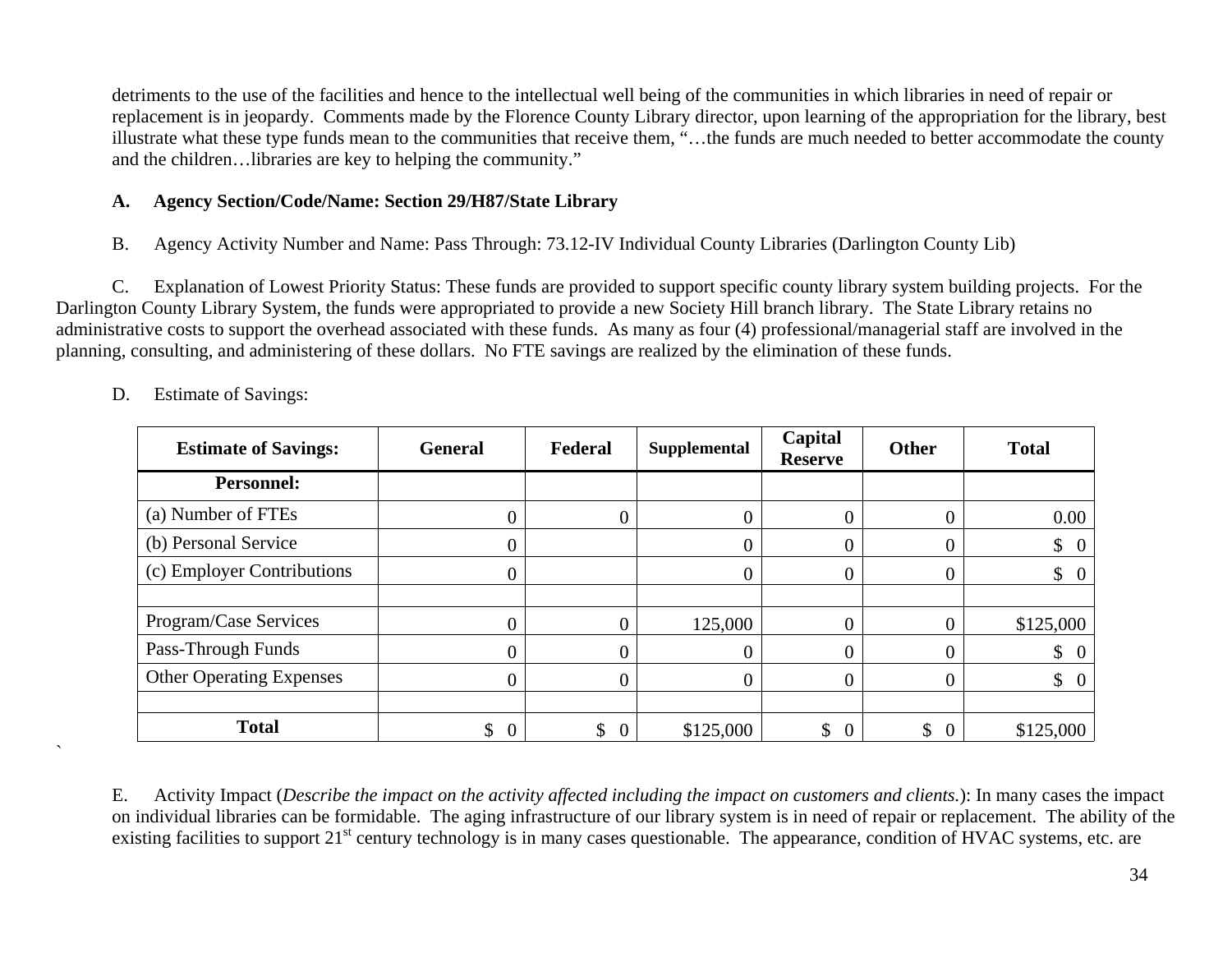detriments to the use of the facilities and hence to the intellectual well being of the communities in which libraries in need of repair or replacement is in jeopardy. The current Society Hill branch library is only 850 square feet with 7 computes crammed in the space. The branch manager reported that for the month of March 2007, nightly computer usage was often at 100%. The library has no programming space to accommodate participants for its summer reading program; activities for children and their parents are held in the meeting room of Society Hill City Hall.

## **A. Agency Section/Code/Name: Section 29/H87/State Library**

B. Agency Activity Number and Name: 875/Pass Through Aid to County Libraries

 C. Explanation of Lowest Priority Status: State Aid to County Libraries represents slightly more than 64% of the State Library's budget. The State Library retains no administrative costs or other portions of these funds to support the overhead associated with this important activity. Five (5) State Library professional/managerial staff members devote a portion of their time to administer State Aid to County Libraries.

State Aid to County Libraries is actually an important, essential and very high priority activity for the state's public libraries—a primary key customer group for the State Library. However, after considered deliberation and in light of the agency's current and very limited operating budget, State Aid, as well as other pass through activities represent the only areas that can reasonably be identified as probable low priority activities. No FTE savings would be realized by the elimination of these funds but a "low priority" identification of other State Library activities would seriously jeopardize the agency ability to accomplish its mission.

| <b>Estimate of Savings:</b>     | <b>General</b> | Federal        | Supplemental   | Capital<br><b>Reserve</b> | <b>Other</b> | <b>Total</b>     |
|---------------------------------|----------------|----------------|----------------|---------------------------|--------------|------------------|
| <b>Personnel:</b>               |                |                |                |                           |              |                  |
| (a) Number of FTEs              |                | 0              | $\Omega$       | 0                         |              | 0.00             |
| (b) Personal Service            |                |                | 0              |                           |              | $\updownarrow$ 0 |
| (c) Employer Contributions      |                |                | $\overline{0}$ |                           |              | $\updownarrow$ 0 |
|                                 |                |                |                |                           |              |                  |
| Program/Case Services           |                | $\overline{0}$ | $\theta$       |                           |              | $\updownarrow$ 0 |
| Pass-Through Funds              | 9,224,870      | 0              | $\overline{0}$ | 0                         |              | \$9,224,870      |
| <b>Other Operating Expenses</b> |                | $\overline{0}$ | $\Omega$       | 0                         |              | $\updownarrow$ 0 |
|                                 |                |                |                |                           |              |                  |

D. Estimate of Savings: